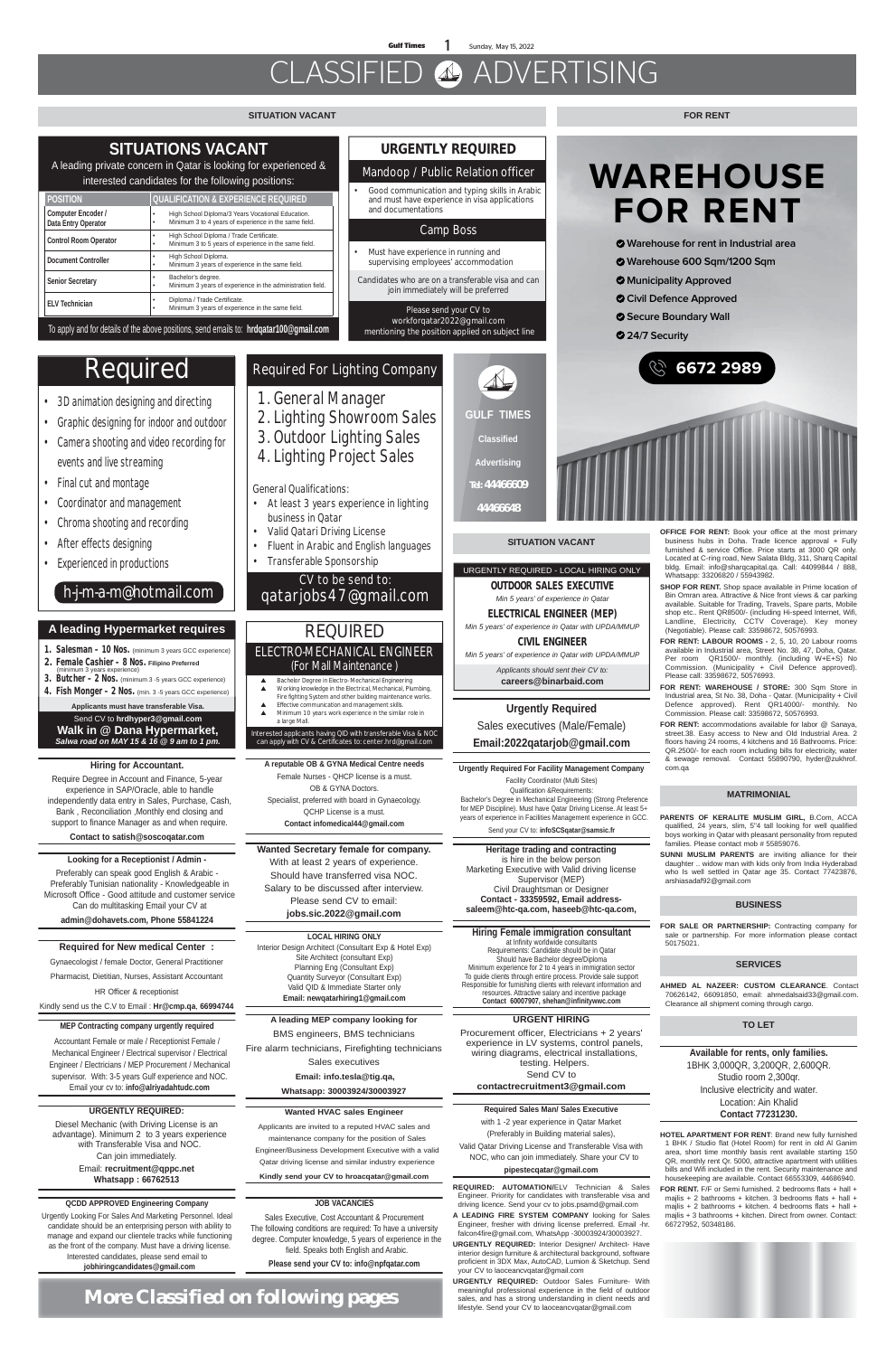**Situation Wanted Contd. on following pages**

#### **SITUATION WANTED**

#### **CHEMICAL ENGINEER,**

(QA/QC, PG Diploma in Oil & Gas piping, NDT and Industrial Safety), Indian male with good knowledge in controlling plant process operation and monitoring of all rotary equipments.

**Contact 50132388, ajaypaul5@gmail.com**

#### **ACCOUNTANT - SRI LANKAN MALE - ACCA / BSC**

Oxford Brookes University. An individual with can do approach possessing 6 years experience in Qatar in the field of Accounting & Finance (AP, AR, Payroll, Settlements, Month end activities, Recos, Reporting etc), dealing with concerned departments for handling and solving issues. Transferable RP.

**Email: 101halid@gmail.com Contact: 70129077**

#### **SENIOR PROJECT CONTROL/PLANNER**

15yrs Exp. 9yrs in Doha with Ashghal Buildings/Road Infra. Exp. Certified PMP, RMP, Black Belt, Civil Engineer with vast Consultancy Exp.

Ready to join immediately. Full time or Part time.

**Contact 70554391/70184422** 

**Email.whyaji@yahoo.com / ahtcplanner@gmail.com**

#### **ARCHITECT- 14 YRS** experienced in

design consultancy, contracting, FIt- out project coordinator. Revit certified professional and working knowledge in BIM work sharing. Can work in own visa / NOC available. UPDA & driving licence available. Ready to work immediately.

**Mail to : architectdoha28@gmail.com ; phone: 33679262**

#### **IT MANAGER/ SR. SYSTEM/NETWORK ADMIN,**

Indian male graduated in Computer Science with 17 years Gulf experience in IT Management,Administration, hardware, networking & Software. Additionally certified in CCNP, NSE, MCSA, 3CX, & RIVERBED. Looking for a suitable job. **Please contact :77359377,** 

**Email: technethard@gmail.com.**

#### **PROJECT QUANTITY SURVEYOR / ESTIMATOR, BSC**

(Hons) QS Having 12+ Years of extensive experience (in Qatar & Saudi) specialized in Procurement & Tendering, Quantification & Costing/estimation, Project Financial Controlling/Valuation. Hands-on experience in Primavera, Acconex, ERP, Cad, Office tools. Can join immediately with Valid QID/NOC. to know more

**SENIOR ADMIN EXECUTIVE / Ceo Office Manager: Indian** Male. MBA. 15+ years experience in different verticals of CEO Office, Admin, HR, Facility Management & Document Control in GCC. Highly organized, Travel coordination, Business administration, presentation design, talent acquisition &Camp Management. MS Office, PBI, English+Arabic.Can join immediately with NOC. Contact: 77360225 / 66899271, email:paravath@gmail.com

**Call: 50527317, Email: qsjob2022@gmail.com**

#### **LEAD/SENIOR ELECTRICAL ENGINEER**

Over 10 years of experience in Design,installations and T&C of substations,electrical systems for high rise buildings. Expertise in Design . M.tech, UPDA, PMP Certified,Valid Driving license. Can join immediately. Transferable visa with NOC

**Email: krishnannampoothiry@gmail.com, Mob: 30381219**

#### **Logistics supervisor/Manager**

With 14 year of experiences in Logistics, Supply chain, procurement, Import-export, documentation, expediting, shipping, freight, customs clear§ance, order processing, suppler Management, transportation

etc. NOC & DL available.

**Email: rahmanmsrb@gmail.com, Mobile: 30085238**

#### **PROFESSIONAL ENGINEER**

Construction Management Professional |MEP Specialist|Coordination & Interface Expert|Operations Management|People & Stakeholders Management |Design Management | Projects Management | MIEAust | PMP | RMP | CFPS | MMUP Reg.| ACIArb.

**Contact 66689679, mohed\_adel@hotmail.com**

**AIRPORT PROFESSIONAL,** Indian male graduate, having 5 years experience in flight operations [Jet Airways] & 2 years ground operations [Indian Airlines], looking airport related job. Contact: 77250403, E-mail: nitin\_vishwmbharan@ yahoo.co.in.

**MEP- ELECTRICAL PROJECT ENGINEER-** With MMUP-UPDA & QCDD Certification and 9+ years experience in large scale construction projects in Qatar (site management, Execution, Testing & commissioning, maintenance, QA/QC, procurement for MEP/Electrical/ELV works) and have driving license & NOC(transferable visa). Can join immediately. Contact: 77298666, Email: minhasmoideen06@gmail.com

**AUTO CAD DRAFTSMAN** (ARCHITECTURAL): Having 16 years (13 years in Qatar) experience in Architectural drafting. Diploma holder in Civil Draftsman with Qatar driving license, transferable visa (with NOC). Ready to join immediately. Contact: 50333234 or E mail: ubaidullamc123@gmail.com

**CHIEF/SENIOR ACCOUNTANT**/INTERNAL AUDITOR - CA Finalist, M.Com. 8 years work experience(4 plus in Qatar). Can handle Accounting till finalization,Contract Accounting, Auditing, Banking, AP/AR, Budgeting etc. Well versed in Bright ERP(Oracle), MS Dynamics(Navision). Indian Female, Valid RP. Contact: 55738988, glmathew8@gmail. com

> PMV & LOGISTIC COORDINATOR, Workshop In-charge, QA/QC, Project Coordinator & Procurement with 10 years of experience 6 years in GCC Construction Industry. Marine Engineer with Qatar driving license Available for immediate joining. Contact: 70143629, Email: jon.malabriga@gmail. com

**ELECTRICAL ENGINEER-** QCDD, UPDA, & Kahramaa supervisor certified with 12 years of experience in MEP contracting, project Management, Site execution, Tendering, Estimation, & contract variations. Immediately available with transferable visa. Contact 70154157, shemeem119@gmail. com

- **ELECTRICAL ENGINEER,** worked as site engineer, technical and estimation engineer. Highly skilled in site execution and coordination will all stakeholders. Overall experience 10+yrs. UPDA waiting for exam, expecting grade B. Looking for suitable position, available immediately. Call/WhatsApp 66457608, mahmudsied.fq@gmail.com
- **26 YEARS EXPERIENCED** Sr.Electrical engineer/MEP engineer/project engineer/QA&QC engineer in OIL& GAS(GCC 24 years, KSA,UAE &Qatar) and MEP projects. Handle with project management, consultant & Contractor. Ashghal, Airport, Metro, ,Army ,School, high rise buildings, Villas & Infrastructure and QAPCO & Ras Laffan projects. Contact. 70091044, prajithkumar1973@yahoo.com
- **FEMALE OFFICE STAFF /** Office assistant / Tea girl / Teaching assistant / Nursing assistant / Class cum bus attendant & day care in school or resident. 10 experience in Qatar. Experience in Schools, offices, residences, shopes, Hospital's & Airports. Join immediately. Contact. no. 33442761, Email: ayshabegum193@gmail.com

**OPERATIONS MANAGER/ SALES MANAGER:** Having Over 15 years Experience In Gulf 5 years in Qatar with Strong background in Sales/Customer service, overall Operations Management. Well Experience in leading teams over 100. will perform in any kind of industry! Ready to join immediately with NOC/ QDL. Call:77657070, mriyazkandy@ gmail.com

**MEP ESTIMATION & QS MANAGER:** 20-Years Experience includes 13-Years in Qatar with strong technical skill in Tendering, Estimation, Contract Administration, Cost Control, Material Management, Technical Submittals & MEP Construction, available to join with valid transferable visa. Contact 55440431, mfarooq313@yahoo.com

- **CHARTERED ACCOUNTANT,** Bcom, ACA with over 10 years experience in GCC seeking Senior position in Accounts & Finance management. Tel: 33660821, email: paulcherthala@ yahoo.com
- **ACCOUNTANT,** INDIAN MALE with Masters in Finance. Possess 5 years of experience in Qatar. Expert in accounting up to final accounts, Year & month closing, Budgeting & forecasting, Financial reporting, MIS, Cash flow, Payroll WPS, Banking, AR/AP. Well versed in SAP and several ERPs. Possess Qatar driving license. Transferable visa with NOC, can join immediately. Contact: 70409759, Email: harikrishnanoutlaws@gmail.com

**QUANTITY SURVEYOR** (Civil & MEP): Sri Lanka have 04 Years experience in pre and post contracts. Specialized in Quantity Take off,BOQ preparation, monthly payment & all other QS related works. Familiar with AutoCAD, MS office packages Can join immediately with NOC. Contact +974 50643429, Email: rusaik34@gmail.com

- **PLANNING ENGINEER** CUM QUANTITY SURVEYOR (BSc. Eng, Civil Engineer): 6 years' experience in Building, Road, Infra Construction & MEP. Proficient in Primavera P6, Execution Program, Earn Value Management, S-Curve, Monitoring & Controls, Delay Analysis, EOT Claims, Expert in Primavera P6, Auto CAD & MS Office. Ready to join immediately with NOC. Contact: 55115738, Email: mmmaajith@gmail.com
- **LAUNDRY SUPERVISOR** (Male Indian): 12 years of experience as Laundry Supervisor in hospitality projects in (KSA) like king Abdul Aziz hospital Taif al noor hospital makkah looking for a suitable position transferable Visa with NOC and ready to join immediately. Mobile no. 30337235 Email: rabbanibns@gmail.com
- **HSE MANAGER / ENGINEER -** Having over 20yrs experience (12yrs in Qatar including), B-Tech (degree), NVQ level 6 in OH & Safety, NEBOSH IGC 1,2 & 3, IOSH Managing safely, OSHA 30hrs, ISO 45001 & 14001 certified and other relevant certificates, looking for an opening in a reputable company and ready to join immediately. Contact 31319774 email - hseprofessional999@gmail.com
- **LOGISTICS COORDINATOR/ACCOUNTANT.** 4 Years of Experience Resident Visa with NOC. Good in SAP, MS Office,Tally and Document control. Able to handle all the situation regarding office admin. Available to Join immediately. Email: sreeragkp176@gmail.com, Mob - +974 31674712.

- **HSE OFFICER/INSPECTOR:** with over 5 years of experience in construction, Oil and Gas , high rise buildings and MEP. Certified with Degree in Basic Education, NEBOSH IGC1,2&3,IOSH MS, HABC L2 Fire safety, HABC L2 Emergency First Aid, Heat stress management, confined space training. Looking for job opportunity in any reputable organisation. Ready to join immediately. Contact:55433638, Email:joh.arthur@yahoo.co.uk
- **HR & ADMIN MANAGER (MBA),** Available immediately with 12+ Yrs experience in Qatar, in Managing organization's HR & Admin, including Strategy Formulation & Implementation, Recruitment, Talent acquisition & Employee retention, Welfare & Camp management, Compensation & Benefits HRIS, Audit/Budget, Qatar Labor Law . Languages: English, Arabic, Hindi, Malayalam, Tamil, Sinhala -Qatar Driving License. Contact: 70318756, Email: zafarullah89@gmail. com

**SRI LANKAN QUANTITY SURVEYOR (Civil & MEP). With** 04 Years experience in pre and post contracts. Specialized in Quantity Take off,BOQ preparation, monthly payment & all other QS related works. Familiar with AutoCAD, MS office packages Can join immediately with NOC. Contact +974 50610123. Email: alsameerali617@gmail.com

**SENIOR ACCOUNTANT** Sri lankan Male – BBA in Acc, CMA, MAAT with 13+ years of Experience in multiple industries (Telecom/ FMCG/Manufacturing/Oil & Gas) in Qatar and KSA (Almarai). Excellent in MIS Report, Budgeting & Forecasting, Financial Reporting. Well Experience in SAP (MM,FI) Sage50, QB. Ready to join immediately with NOC. Contact No – 70258582, Email: sreenthaj@yahoo.com. linkedin.com/in/sreenthaj-jameen-33796769.

- PUBLIC RELATIONS, PRO,(Mandoob)11 YRS Exp in Qatar. Expert in Immigration, municipality, commercial registration, traffic Dep & All E.gov services, familiar with GOV websites & AAPS, Expert in Constructions docs' processes approvals and GOV permits, problem solver. Holding Driving licence, Contact: 55501089, Email:monnsif1@gmail.com
- **CIVIL FOREMAN:** Indian male with 17+ years experience in Qatar, India & Afghanisthan as a Civil Foreman/supervisor in pipe line&Roads & Infrastructure works. Looking for suitable position with transferable visa. Ready to join immediately. Contact No. 50442811, 30608829, email: nagarajuchitti170@ gmail.com
- **ELECTRONICS AND** Communication Engineer: Fresh young female graduate specialised in EC. I am currently in Qatar looking for new opportunities. Have the required qualifications as well as the necessary skill set, ready to join immediately having transferable Visa with NOC. Email: denmaria4@ gmail.com, Contact no: 66235681.

- **FINANCE MANAGER /** CHIEF ACCOUNTANT, CPA, MBA (UK) having more than 16yrs experience (10Yrs GCC). versatile in Board reporting, due diligence, budgeting, IFRS reporting, Analytics. Costing, WC . NOC. Immediately, available. Contact Mob: 66717406, email: ajwathacc@ gmail.com
- **SR.ELECTRICAL ENGINEER /** MEP planning eng (holding UPDA) 14 +years of experience in Construction, Operation & maintenance in EPC Projects. Performed site installation (LV, ELV &Fire alarm),T&C, QA/QC activities in high rise buildings. Knowledgeable Electrical Estimation, Procurement, Planning (scheduling, monitoring & control, S-curve, histogram preparation. EOT claims, Expert in Primavera P6 & MS Offic) AutoCAD, SCADA, ERP. Contact: 66318494, email: sudheeshjose@yahoo.com
- **LIFTING SUPERVISOR,** with 6 years experience in lifting supervisor operations in Doha Qatar. Nigerian resident in Doha Qatar. Contact 70437039, okekemark@yahoo.com

#### **23 YEARS MEP EXPERIENCE, UPDA GRADE A,**

QCDD approved, PMP®, PMI-RMP®, CEng (India), B.E. Mech, MBA. Completed Underground Metro Rail Stations and Utility Buildings, Island Resorts, High Rise Towers and Hotels, Vast experience in Project Management, Technical, Execution, Tender and Maintenance of MEP Works Valid Qatar driving license & Visa transfer available.

**CONTACT 74097858, ajay\_srivas2002@yahoo.co.in**

#### **PROCUREMENT ENGINEER/ PURCHASER**

with 12 years GCC experience (MEP, ELV, Electrical, Fit out, Facilities Management) under husbands sponsor , experienced in Submittals, POs, Contract Documents,Vendor Negotiation seeks immediate placement.

**Contact : 33315962, email: myqatarid@gmail.com**

#### **UPDA GRADE A-PROJECT MANAGER**

BSc Civil Engineer. 23 years Gulf experience in Consultancy firm - Supervision, Construction& Managing of High rise buildings, Underground car park, Relocating of existing utilizes within the plot, Steel structure buildings, Marine projects & Petrochemical construction projects. NOC & Qatari driving is available.

#### **Contact:30808346, Email ehabeldeeb@hotmail.com**

#### **DOCUMENT CONTROLLER**

 8+ years of Experience in "A Grade"company. Experienced in Qatar Petroleum, Manateq, Ashghal, Hamad, Kahramaa , HIA Projects. Proficient in EDMS like ASSAI, Aconex, 4 Projects, Share point, CEMS, PCM, PM web. Knowledge in end to end process of document management. Certifications in ISO Audit, QA/QC., Post Graduate Degree, Available for immediate Joining, NOC available

#### **Mail:muhamdkk@yahoo.com Mob: 31229235**

#### **HSE MANAGER/Deputy/HSE ENGINEER (CMIOSH):**

Having over 14 years experience in road and infrastructure such as highways, drainage and sewage system, high rise buildings, MEP, implementing H&S management system, promotes safety culture. Certified BSc degree, Idip level 6, NEBOSH IGC, IOSH MS, ISO 45001,14001,OSHA 30 hrs, Valid Qatar drivers license, transferable visa / NOC available, ready to join. **Contact 55366559, victorsafety32@gmail.com**

**CIVIL ENGINEER/QUANTITY SURVEY:** (MMUP/UPDA Eligible)Srilankan Male having B.SC(Hons)in civil Engineer degree with 4 years Experience in Construction Projects(Infrastructure, building&Maintenance).I Worked as Project Engineer,Site Engineer,Cost Control Engineer, Planning Engineer,QA/QC Engineer. Ready to join Immediately. Age 27. Visa: Transferable & NOC. Contact-33515001, Email-gobiraj1295@gmail.com

**PROCUREMENT OFFICER:** 11 years experience 9 years in QATAR. Expert in Procurement Process, Professional in construction, MEP Material and Vendor Management. familiar in ERP, & MS office. Can able to join immediately with NOC. Contact: 50238989, email: vishnuvarmanb@ gmail.com

**PLANNING ENGINEER/**CIVIL ENGINEER: SRILANKAN MALE, BEng(Hons) in Civil Engineering, Having 5+ years experience (UAE/Qatar) in Planning, scheduling in Commercial Buildings, Villa, Interior fitout, Infra and Landscaping. Proficient in Primevera P6, Baseline development, S-curve, Delay analysis, Manpower Histogram & Progress Reports. Auto cad, Site Engineer works as well. Immediately available with NOC Mobile- 70623439, Emailmuflihmuneer@gmail.com

**ACCOUNTANT/SENIOR ACCOUNTANT** 9 Years of experience in accounting field & 5.5 years in Qatar. Can handle up to finalization. Experience in accounts monthly closing, internal audit, receivable, payables, petty cash, bank reconciliations, WPS payroll, inventory. Software skill QB,ERP, Tally. Valid QID with NOC. Ready to join Immediately. Contact: 70928180, email: hafisnizam123@ gmail.com

**ELECTRICAL (MEP) SUPERVISION:** Kaharamma , street light ,industrial electrical etc, Gulf experience 9 years, Driving license & NOC available, mail : davidjaison.tdj@ gmail.com, Call : 55484680.

**LOOKING FOR A JOB IN SALES,** Account assistant, Store keeper (Indian male 29)Qatar permanent visa holder. With 7 YEARS GCC EXPERIENCE in SALES and PURCHASE MANAGING and 3 year Indian experience in Accounts and Cashier Finance control. Contact +97477841393, sayyidali. kolani@gmail.com

**SALES & MARKETING PROFESSIONAL:** MBA in marketing with 9 years experience in Qatar, especially in B2B sales & marketing, very sound knowledge about the Qatar market, research oriented marketing approach in achieving the target results, Note: Transferable Visa with NOC & Valid Qatar Driving License. Contact: 30983144, Email: jaseem1225@gmail.com **SAFETY OFFICER.** Experience - 5 years (3 years in Qatar and 2 years in India). I have NEBOSH (IGC) and B.SC (Biology). Have worked with Qatar most leading company UCC. Note.- Have freelance visa with NOC. Contact 30434514, singhsangram395@gmail.com

- **INDIAN FEMALE** with 5 years of corporate experience ,3 years in Qatar. MBA holder in HR & Marketing is looking for a job in the same feild. Available for immediate joining with transferable visa. Contact on 50929658, amsvaipana@ gmail.com
- **DATA ANALYST / BUSINESS ANALYST**  Sri Lankan with BSc in Computer Science & Statistics. Knowledge in Python Libraries, Overall ETL process, Data cleansing, Data modeling, Data reporting, Machine Learning, Deep Learning, Databases and Data visualization tools. Proficient in MS office. Transferable visa with NOC. Email - smzaneer@ gmail.com, Contact - 50646172.

**ELECTRICAL ENGINEER:** Graduate in electrical engineering Expert in Installation, Testing and commissioning, project execution, coordination, supervision, Technical documentation, both in OIL AND GAS & CONSTRUCTION SECTORS with Qatar driver license and Dukhan PTW . Ready to join Immediately, NOC Available. Contact 74456294, Kunlerok@gmail.com

**ELECTRICAL ESTIMATION ENGINEER,** UPDA & QCD Certified, w/ Driving License, 7 years experience in MEP LV, ELV Estimation, Qty takeoff, Material Labour costing, also handles Sites/Govt Projects. Contact 50927366, Email: delwin@outlook.in

- **QUANTITY SURVEYOR:** SRILANKAN MALE with 11 years experience in Pre and Post Contract (Civil ,Fit-out & Infrastructure projects). Major roles in Quantity taking off, BOQ preparation, interim payment, variation,Sub contract management, Procurement works and all other Cost related work. Available With transferable visa (with NOC). Ready to join Immediately. Contact 55896135, ansar.sl.akp@gmail. com
- **HSE MANAGER/ENGINEER/** Supervisor seeking for a company to join Immediately, having more than 15years of working experience in OHS&E field in Construction, such as Building, Landscaping, and Engineering (MEP), and Infrastructure. Holding B, SC, L6 Diploma in OHS, NEBOSH IGC, IOSH, ISO (14001, 18001, 45001), OSHA 30 hours and relevant HSE training. Email: samuelgbengaa@yahoo. com, phone no: 77142676.

**BSC IN CIVIL ENGINEERING** with 18 years of experience,Hamad Airport experience, Oil& gas experience, Ashgal experience in Roads infrastructure, Facility maintenance, high rise buildings, Drainage, Normal buildings, Demolition and reconstruction, Finishing, concrete works and formworks with excellence communication skills. NOC ready to join. Contact 55011780, andrewskwamegyasi@ gmail.com

**SRILANKAN QUANTITY SURVEYOR.** BSc (Hons) in Quantity Surveyor(Reading) with 5 years QATAR experience in pre and post contract& quantity takeoff IPA & IPC, BOQ, Variation. Familiar with AutoCAD, PLAN SWIFT and MS office. Available to join immediately (QID) with NOC. Please Contact:- 31247306 /E-Mail: ahamedmusni@gmail.com

**HSE OFFICER:** Certified safety officer with 5+ yrs of relatable experience in facilities management, civil construction, MEP and maintenance. Holder of dip. Environmental science, Nebosh IGC, IOSH, fire fighting & other safety trainings. Looking for a suitable position & able to join immediately. Have a valid Qid on freelance with transferable visa. Contact: 31546467, Email: mureithijim091@gmail.com

**AUTOCAD DRAFTSMAN MECHANICAL** 12+ Years Experience (5+ Years in Qatar). HVAC, Drainage, WS, Chilled water. Infrastructure & Building construction. Email: johnyjamwal84@gmail.com. Mobile - +974 77269787. NOC/Qatar Driving License available.

**GRADUATE QUANTITY SURVEYOR** (Sri Lankan, Male), 5 years' experience. Expertise in both Post & Pre-Contract, BOQs, Tenders, Variations, Payments. Available to join immediately for Permanent / Short term employment. Transferable Visa. Contact 66908272, pavithra1520@gmail. com

**ETHIOPIAN LADY 26(MUSLIM)-** immediately available for office assistance/ sales girl at mall clothes outlet/ showroom/ office girl/ waitress. Also willing to learn into new field. Own visa. Contact: 30358569. zalikashamil1995@gmail.com

**FOREMAN/PAINTER/BUFFER:** With 7 years Doha experience, experienced in car painting, spraying and buffing looking for suitable job. Contact 30911898, philipovie28@gmail.com

**QUANTITY SURVEYOR** (Civil & MEP) Srilankan have 04 Years experience in pre and post contracts. Specialized in Quantity Take off,BOQ preparation, monthly payment & all other QS related works. Familiar with AutoCAD, MS office packages Can join immediately with valid QID & NOC. Contact +974 66812741, Email: sanamohamed1209@ gmail.com

**ELECTRICAL ENGINEER-** UPDA certified. Having more than 8 years of experience in MEP, Solar PV Plant and substations looking for a job. Valid driving license and Transferable Visa NOC available. Email : afsalmpm7@gmail.com, Mob : 55841303.

- **ACCOUNTANT,** SRI LANKAN MALE CMA level 3 with three years working experience. Expert in Finalizing FS, IFRS, MIS Reporting, AR & AP Management, Payroll and Budgeting. Well versed with MS office and ERP accounting packages. Ready join immediately with Transferable visa. Contact : 33527310, email: aafkham@yahoo.com
- **HSE MANAGER** (consultant exp):CMiosh, Gradiosh, IDip level 6, ISO 45001, OSHA, IOSH, B. SC, M. SC. 17yrs experience. Experience in high rise building, electrical substation, MEP & infrastructure. Email: ehsmanager1277@ gmail.com. Tel: +974 33290077.
- **SENIOR ACCOUNTANT** Filipino 20 years of various experiences. Well versed in full accounting Cycle, Financial Statement prep. and analysis, Inventory Mngt, Cost Control. Family visa in various erp. Call 50745876 or email aceblaza@gmail.com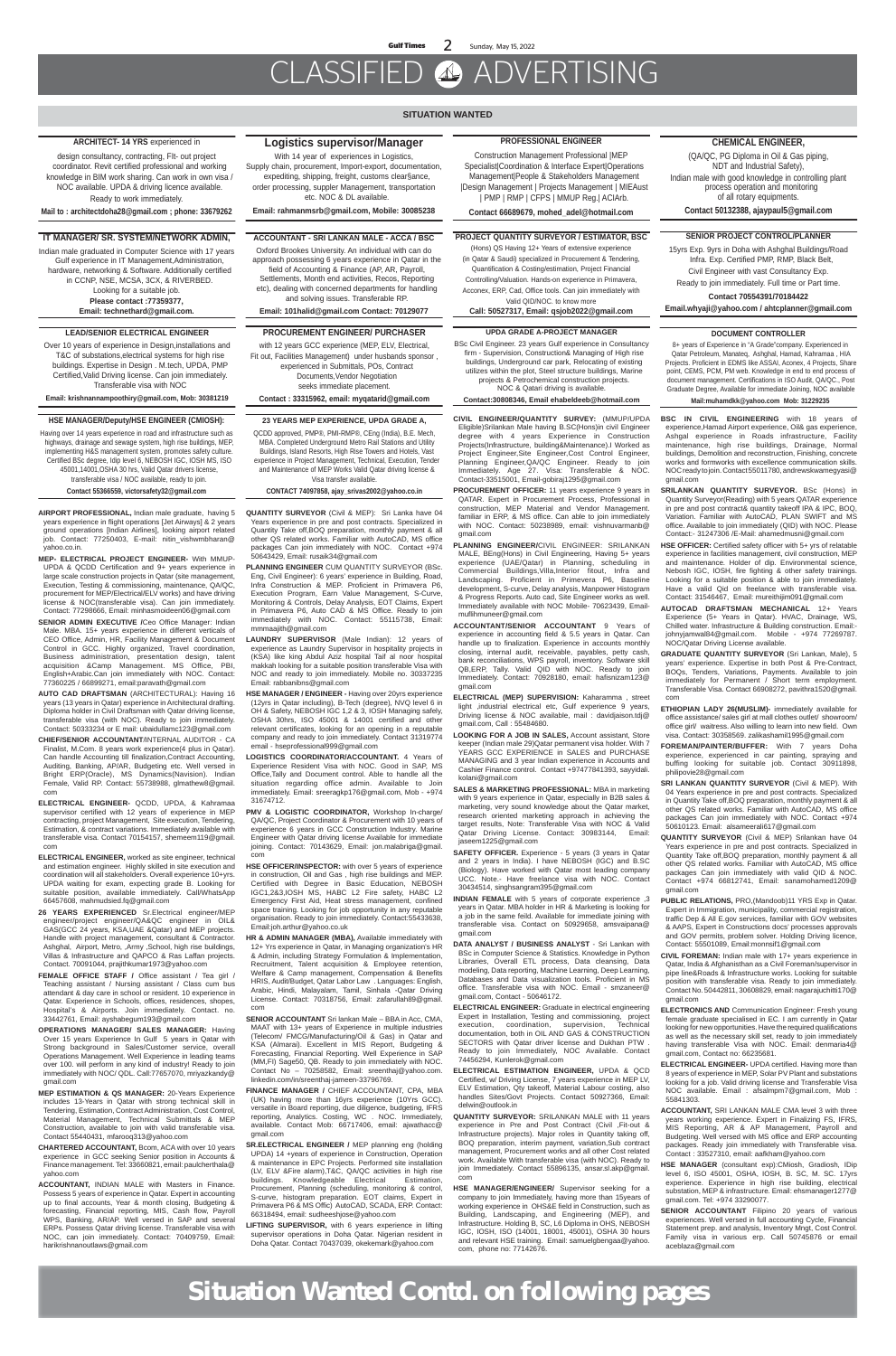#### **SITUATION WANTED**

**SENIOR ACCOUNTANT/**ACCOUNTANT/AUDITOR: Sri Lankan Male, (at present in Doha, Qatar) Looking for a job with CIMA Qualification over 7 years' experience with Audit, Accounting, Taxation, Finance,Budgeting & Costing familiar with Tally, QuickBooks, SAP and strong knowledge in MS Office. Ready for Immediate joining with transferable visa with NOC. Contact no: 70992983, email: muzakkir005@ gmail.com

**CIVIL SUPERVISOR:** experience 25 years, 17 years in Qatar 8 year Dubai UAE road Infrastructure precast reinforcement form work interlock Kerb stone subgret CBM sub bes gully duct installation MH PIPE lying cable excavation FS SW PW TSE. FOR BUILDING excavation layout reinforcement form work for putting column slab beam staircase. For finishing block work plaster tile marble granite Contact 77893681, shersingh501@yahoo.com

**SENIOR ACCOUNTANT/**Accountant/Senior Auditor: Sri Lankan Male, qualified in MBA, ACMA and CSBA(ICASL), over 7 years' experience in Auditing, Accounting and Finance (Qatar and Sri Lanka). Familiar with QuickBooks, Dynamic NAV and MS Office. Expert in Accounts finalization, Cashflow, GL/AR/AP, Banking and Payroll. Can join immediately, transferable visa with NOC. Contact no.: +974 30937241, email: Shafrazfarzan@gmail.com

**QUANTITY SURVEYOR** (CIVIL & MEP) I have 11 years of GCC experience including pre & post contact in higher -Rise Building, Fit Out & infrastructure project Tendering, estimation & variations claims Familiar with Auto Cad & Plan swift Transferable visa with NOC. Contact 55995241, Email: noorullah2027@gmail.com

- **HSE ENGINEER/SAFETY MANAGER:** with Contractor & Consultant 14 years experience including GCC in Oil & Gas, Road and Infrastructure and High Rise buildings. Holding BSc, Idip NEBOSH & IGC, ISO 45001 & 14001 Lead auditor. Transferable working visa, Driving license. Contact 30171809, oyesafety@gmail.com
- **CIVIL ENGINEER** with 8 years experience in buildings and utilities, Also specialist in pilings. Good knowledge in finishing works and also excell and AutoCAD. NOC available, ready to join immediately. Contact 30756285, alanees55330@gmail.com
- **PROCUREMENT ENGINEER/OFFICER** with 12 plus GCC experience in Civil/Mechanical,Oil&Gas,Facility Management procurements with well versed proficiency in ERP / Oracle system. Transferable visa with NOC available. Good communication skill, Negotiation & Vendor knowledge. Contact: 66903547, Email: tony.aerthedom@gmail.com
- **POST GRADUATE** with B.Ed in mathematics. Two and half years experience as mathematics teacher. Transferable visa, NOC available. Immediate joining. Mobile: 50131746, Email: jeenajp96@gmail.com.
- **BUSINESS DEVELOPMENT MANAGER** & Sales Manager: Available Immediately 8+ years Qatar Experience in Major sectors Strong Background with MEP & Civil A Contractors, Consultant, Hotels, FMCG background and achiever for all international markets. QID and NOC & Qatar Driving License Available. Contact: 66142149, Email: rajesh. shetty049@gmail.com.
- **CIVIL ENGINEER:** UPDA Grade A , 12+ years experience 8 in Qatar, working with Government Clients as a Project Engineer/Tendering, Civil Estimation Engineer looking Great opportunity. Join immediately with NOC. Mobile No:31495879, Email:kanishkace@gmail.com
- **FILIPINO MECHANICAL ENGINEER** 20 yrs experience in consultancy and construction industry knowledgeable in HVAC fire fighting plumbing drainage. Can join immediately with Qid working visa. Email add eds20210819@gmail.com, Contact 30296016.
- **UPDA CERTIFIED CIVIL ENGINEER** with 3 years work experience and valid Qatar RP (Husband sponsorship). Holding Project Management Certification (CAPM). Seeking job in Civil Engineering or Project Management. Contact# 55300292.
- **QUANTITY SURVEYOR/ESTIMATOR** (Civil, MEP & Fitout)- Sri Lankan Male, with over 4 years of experience in Pre &
- **PROCUREMENT MANAGER :** Over 20 years of experience in construction industries. (14 years in GCC 11 years in Qatar) Professional experience in managing procurement, contracts and ERP. Transferable VISA with NOC available. Contact: Mob: 55519560 . Email: apaniath@gmail.com.
- **QUANTITY SURVEYOR** (AssocRICS, AffilAIQS)- Dynamic professional with over 10+ years Experience in Qatar buildings,Roads,Infrastructure & Landscape projects. Expertise in BOQ preparation, monthly payments,variations & claims, Sub Contract management,Contract administration and all other cost & contract related works. Valid QID and ready to join immediately with NOC. Contact 50844944, araa.mohamedh@gmail.com
- **DRIVER WITH 8 YEARS DOHA EXPERIENCE** having valid Qatar light driver license both manual and automatic with NOC can join immediately. Contact 33529803, idrisujamfi8@ gmail.com
- **ACCOUNTANT, SALES COORDINATOR &** SAP Operator S/D 10 years experience ( 2years in FMCG Warehouse, 7 years in Building materials (Qatar) , 1 year in electronics ). Knowledge in SAP S/D, Tally & MS Office. Ready to join immediately with NOC . Contact 50942737, email: mohankrishnacpanakkal@gmail.com
- **INDIAN FEMALE LOOKING** for HR/Admin assistant job. 3 Year experience in Qatar. Strong knowledge in MS Office. Ready to join immediately. Having valid RP. Contact: 50099734, email: trajni1995@gmail.com
- **CHEMICAL PRODUCTION ENGINEER,** 2 years experience as production engineer with knowledge in SCADA, DCS, SAP. Experienced in managing shifts and running manufacturing plant and Process equipments and controlling man power. Contact 77934942, Safnascc28@gmail.com
- **ELV/ELECTRICAL DRAFTSMAN AUTOCAD:** 8 years experience in qatar Elv/Electrical shop drawings for high rise tower, Malls, hospitals & under ground car parks, preparing drawings in time with using latest version of Auto Cad. QID and NOC & Qatar Driving Licence Available. Contact: 50910528, email: afsalhamza7@gmail.com
- **ELECTRICAL ENGINEER.** UPDA license holder. Graduate In Electrical & Electronics Engineering, Diploma In Instrumentation. 15 years of experience in that 11 Years In Qatar MEP contracting. Experience in Project management, Site execution, QA/QC, Commissioning, Design & Procurement in Electrical and ELV Systems. Looking for suitable job In Construction, Oil And Gas, Consultancy Sectors. Contact: 33538856, email: bobans777@gmail. com,
- **ADMINISTRATOR/DATA ANALYST/**Admin Aide/Treasury Specialist/Filipino, Female, Bachelor's degree holder in Information Technology, 5 years experienced in Office Admin. Excellent knowledge in administrative related duties, databases, analysis and data collection. Proficient in MS Office. Looking for suitable job. Ready to join immediately with transferable visa. Email: theresa.anifelipe@gmail.com, Contact No: 33953811.
- **MECHANICAL ENGINEER (INDIAN)** UPDA/ MMUP Certified having 5 years experience in Construction, fire fighting, facility management field, supervision installation maintenance inspection projects in high rise buildings towers. Safety, site engineering,computer skills. Certified in Nebosh IGC. Transferable work visa with NOC, Valid QID, Join immediately. Contact -66981084 , Email:sachintvenu@ gmail.com
- **STAKEHOLDER ENGINEER:** Civil Engineer (MMUP, PMP) PWA Road Projects Experienced, Familiar With QPRO3(RO-TDP), KAHRAMAA-SIS-LOA, PTW Of QP, Q-Rail, QF, MME etc., including Technical Reviews & Preparing Requirements. Contact: ce.ragavan@gmail.com, +974 50150279.
- **MECHANICAL ENGINEER.** Indian male B.Tech mechanical, 5 years experience in piping, welding, fabrication in power plants. Certified ASNT NDT Level II. Looking for suitable position in mechanical field. Locally available to join immediately with a valid QID, transferable visa and NOC. Contact:30342870, Email: nijilismail@gmail.com
- **WAITRESS/CASHIER/STOREKEEPER/BABY SI**

Post Contracts. BSc in Civil Engineering, Specialized in Quantity Take Off, BOQ Preparation, Variations, Subcontractor Payments,Document Preparation. Available to join immediately (Transferable visa with NOC) Contact: +974 33654822, Email: ashifz1996@gmail.com

**SR. HR & ADMINISTRATION OFFICER:** A versatile Indian, having more than 15 years of experience in different verticals of HR including, Strategic HR planning, Talent acquisition & employee retention, management of burning out, camp management, Budgeting, Payroll etc. Able to manage the entire Operations of HR & Admin Department. Available immediately with Sponsorship change.Contact: 70920699, Email: smpm2030@gmail.com.

**SAFETY ENGINEER/SUPERVISOR** with over 13 yrs experience in construction, oil and gas with B.Sc Accounting, level 6 Diploma in occupational health and safety practice, Gradiosh member, NEBOSH IGC, ISO45001, IOSH MANAGING SAFELY, OSHA, First Aid, Fire Fighting certificate searching for a safety job. Transferable visa available. Contact Email. Ohammahemmanuel@gmail.com, Phone. 50184120.

**ACCOUNTANT -** Indian male,Graduate having 7 years ( 5yrs GCC) experience in computerised accounting. Expertise in AP/AR, GL, Bank reconciliations,Payroll & WPS. Knowledge in SAP, Traacs, Tally, ERP software, Amadeus, Galileo, Saber, and MS Office. Valid DL and Available to join immediately. Mob # 50401683, Email: kbrqar2030@gmail. com

**PROCUREMENT ENGINEER.** Bachelor of Civil Engineer, 8 years of Qatar Experience in Construction and oil & gas. Expertise prepare package RFQs, Reviewing Drawing, Specifications and Tender clarification. Part of Technocomercial Evaluation, Vendor management, Contract administration, Contractual negotiation and ERP (Focus,Oracle & SAP). Transferable visa with NOC. Immediately joining. Contact - 30683287, ahamedfowmin@ gmail.com

**QA/QC ENGINEER CIVIL -** BS Civil Engineering, Filipino with 15 years experience in Inspection, structural, architectural, Site supervision, documentation, finishing fit out works,Airport, Buildings, Oil & Gas, Malls, Hotels with driving license. NOC available. 77271063, carlmarzan@yahoo.com

**ACCOUNTS ASSISTANT/OFFICE RELATED**: Sri Lankan Male, BBA, 3+ years Accounting Field Experience . Excellent in Sales and Collection, AR & AP, Inventory Control, Cash flow Control, Payroll. Experience in ERP Oracle, Sage50, QuickBook and Ms Excel. Looking for suitable job. Ready to join Immediately. NOC available. Mob- 77070912, Emailjahanmhd96@gmail.com

**SRI LANKAN QUANTITY SURVEYOR (BSc), with 10 years** of experience (Including 8 Years in Qatar) in pre and postcontract duties as a Contractor's/Consultant's/Client's QS in Cost related works in construction industry. Looking for suitable position and ready to Join immediately with a transferable QID, including NOC and holding Qatar License. Contact: (+974) 50375020, email: theejee@gmail.com

Female under husband sponsorship with QID open for job. Very trustworthy with experience in baby sitting, waiter services, store keeping,cashier assistant and catering. Fluent in English with preference for waitress in McDonalds and KFC. Available in Qatar for immediate joining. Contact 33624277, daphnemokobia@gmail.com

**MECHANICAL ENGINEER**: Indian male 27, Having 6 years experience, 3 years in STP (120 MLD) O&M as a mechanical engineer. Can join immediately with transferable visa. Contact: 70622924, vigneshmech1254@gmail.com

**SALES & MARKETING MANAGER :** MBA in marketing with 9 years experience in Qatar, especially in B2B sales, sound knowledge about various industries in Qatar with good track record in closing sales deals, research oriented & priority based marketing approach for achieving the target results. Note: Transferable Visa with NOC & Valid Qatar Driving license. Contact: 30983144, email: jaseem1225@gmail. com.

**MECHANICAL PROJECT ENGINEER-** Overall 10 years of work experience (7 years in Qatar). Good knowledge in Fire Fighting Systems, Fire Alarm, FM200 and all Fire Protection and Detection Systems Installation, T&C, Maintenance ,involved in MEP Electrical, Plumbing and HVAC systems. Involved majorly in KM projects, QP commercial projects. Having QDL. Can join immediately. contact number @ 77158573, Email: sasikumar286@yahoo.com

**FEMALE OFFICE STAFF/** Document Controller/Office Assistant/Office&Store Clerk/Teacher Assistant/Class cum bus attendant & day care in school/Sales Representative. 5 years of experience in Qatar. Experience in offices & shops, can join immediately. Contact no: 74097846, Email: airadevilla.1996@gmail.com

**4+ YEARS WORK EXPERIENCE** in GOLDMAN SACHS managing trade confirmation and settlement in Asset Management division. Educational background in Bachelors and MBA in Finance, Insurance and Banking. Contact 77492109, staceyfurtado28994@gmail.com

SR ACCOUNTANT / ACCOUNTANT- Indian male, 30, Graduate having 10+years ( 6yrs GCC) experience in computerised accounting and finance. Expertise in AP/AR, GL, Bank reconciliations, Finalisation, Inventory Control, Reporting & Closing, Payroll & WPS. Knowledge in SAP, QuickBooks, Oracle, Tally, ERP software and MS Office. Valid DL and QID with NOC. Available to join immediately. Mob # 30891019, hasimuhammed@gmail.com

**FMCG SALES SUPERVISOR/MANAGER:** 11+ years experience in sales,08 years in GCC particularly doing Fmcg sales. Indian male, holding valid qatar driving license and visa. Available to join immediately. Mob: 77818732, email: samsalapattu@gmail.com

**MECHANICAL ENGINEER:** 5+years of experience as site supervision,Testing commissioning and installation of HVAC systems for Stadium,Metro projects, Hospitals & High-rise residential apartments. Having Transferable visa with NOC. Can join immediately. Contact: 50968158, Mashoorshanaz@ gmail.com

- **MECHANICAL ENGINEER** (BTech and MTech) having UPDA/MMUP certificate and Qatar learning driving licence looking for suitable placement, Ready to join immediately with NOC. Contact: 31681989, Email: vyshakhkunnilpavithran@gmail.com
- **CHARTERED ACCOUNTANT,** ACCA finalist & Bsc Sri Lankan Female, Having more than 10 years experience in accounting & auditing, seeking senior accountant/ accountant/auditor jobs. Ready to join immediately with transferable visa & NOC. Tel. 33507447, email - rahiniusjp@ gmail.com
- **MECHANICAL ENGINEER(QCDD, UPDA)** with 6+ years of experience engaged in commercial and infrastructural MEP projects as Site/ QC Engineer. Expertise in Plumbing & drainage, fire fighting systems , HVAC, Chilled water system, DX systems. Proficient in Autocad and MS office. Transferable visa with NOC .Valid Qatar driving licence. Available to join immediately. Contact 50145766, mail: rahmantkh@gmail.com
- **MARKETING PROFESSIONAL:** Indian, Male, Graduate(16years experience in Qatar as Sales/Marketing Manager in Building Materials, Wood items, Construction Machinery, PPE, Power Tools)available for immediate joining with valid Driving licence, Transferable Visa &NOC. Email: vipin4u2021@gmail.com, Mob:66443759.
- **LIFTING APPOINTED PERSON /** LIFTING SUPERVISOR with over 10 Years of experience Construction, Roads, Demolition, Red & Green line Metro, and Oil and Gas ExxonMobil bonny, With UK Level 6 Diploma in Health and Safety, NEBOSH IGC123, IOSH, USA OSHA, LIFTING APPOINTED PERSON, LIFTING SUPERVISOR, Contacts +974-66307173, okonkwo\_osmond@yahoo.com
- **HVAC DRAFTSMAN/JUNIOR QUANTITY SURVEYOR:** Indian male having more than 12 years' experience (9 Years in GCC) well versed in preparing shop drawing, as-built drawing and proficient in AutoCAD with transferable Work Visa. Can also attend to Freelance requirement, if needed. Contact on 70738765, email: prasadkrishnakndr@gmail. com.
- **MECHANICAL ENGINEER :** Indian male Graduate BTECH Mechanical engineer looking mechanical related job having valid QID and transferable visa with NOC. Contact: 50922476, jishnuk971@gmail.com
- **QA QC INSPECTOR/CIVIL INSPECTOR**, more than 10 yrs experience in buildings, roads & infrastructure. Ready to join with a transferable visa. Contact: 31234517, Email: sukeshmukesh@gmail.com
- **MECHANICAL ENGINEER** with 2+ years experience in Calibration background. Worked with HAL, DRDO, MAHINDRA AEROSPACE, TKM, IOCL etc. Inlab and Onsite activities done under ISO. Contact 31654257, arjunpwarrier@yahoo.com
- **FACILITY/MEP ENGINEER:** B.Tech mechanical engineer having 5yr of relevant GCC experience in this field. Having MEP, AutoCAD, NEBOSH certificates. Ready to join immediately with freelance Visa. Contact: 77953959. E-mail: ajmalshata92@gmail.com
- **PROJECT MANAGER CIVIL ENG** with 16 years of experience searching for a suitable position. Contact 66331038, mohalsed@live.com
- **QUANTITY SURVEYOR** (Civil & MEP) Sri Lankan, Diploma in Quantity Surveying (SL), NCT Civil Engineering (SL) with 4+ years of experience ( taking off Quantity, preparing BOQ, estimating, VE, IPA, IPC, QS related work and fit out) & MEP familiar with AutoCAD MS office package, Planswift, Photoshop Ready to join immediately NOC with transferable visa. Contact: 33662730, Email: mtharjoon@gmail.com
- **ASSISTANT ACCOUNTANT,** STORE KEEPER, SALES COORDINATOR Indian Male,B.com Graduate, Having 7 Years of experience (4 Years in UAE , Accounts & Store). Have strong knowledge in MS Office and Excellent communication skills. Available with Work Visa with NOC, can Join Immediately. Contact: 30405800, Email: anshad. aachi@gmail.com
- 

**ENGINEER (28):** Looking for a suitable position (Supervisor,Operations,Project engineer). Currently working for Ooredoo. Coordinate & manages the work & work order of 7 contractors. Have valid QID, Driving license & NOC also available. Graduated in Electronics & communication engineering. Contact: 30475331, mail ID rizwanmuhammed112@gmail.com

**DENTAL TRAINEE (25):** Graduated in Bachelor of Dental Surgery (BDS) in February2022 from Manipal university. Have valid QID for 3 years under father's sponsorship. Looking for a dental trainee position. Contact: 50427324, mail ID : shahlashamz@gmail.com

**SEN. ARCHITECT/ARCHITECT,** MMUP Grade A, Site Inspection/Supervision, IR, MIR, SD, RFI, IFC, 15 Yrs. In Qatar Exp. Looking for A Job; knowledge in Designed of High-Rise Bldgs., Hotels, Malls, Palaces, Mosques, Indust l. & Factories, Schools, Stadium & Villas; with Transferable Visa & NOC; Contact No. 70317840, Email: aldenbolinas11@ gmail.com.

**QUANTITY SURVEYOR /** ESTIMATOR (SRI LANKAN) - with 12 years (Gulf 8+ years) experience in pre and post contact (civil, MEP) major roles in Estimation, quantity takeoff, BOQ preparation, interim payment, variations, contract administration, sub-contract preparation and procurement works etc. Planswift and auto cad. Available immediately with transferable visa (NOC). Contact: 74403524, Email: shihadhnde@gmail.com

**HSE OFFICER/ QATAR:** Experience: ADMC International, ALJABOR, RAZZANI DE ECCHER & Redco International AGGLO Kipe Construction. Education: Bachelor's degree in Civil Engineering, NEBOSH/ IGC 1-2-3, IOSH, Lifting supervisor, Rigging, QCS, COSHH, COVID 19, Supervision in Health and Safety, Heat Stress Management, Work place health and safety, ISO 9001 QMS, ISO 45001, ISO 14001 EMS, Construction safety and health. Contact 66472827, bangouraalkalymamoudou@gmail.com

**CIVIL ENGINEER-** MMUP/UPDA Certified :-Having 5 years experience in building and infra projects. Worked as site engineer, also experience in estimation and draughting. Having Qatar driving license. Ready to join immediately, transferable work visa with NOC. Email: shobinlukose94@ gmail.com, contact: 70230509.

- **ELECTRICAL DRAUGHTSMAN -** Indian male looking for job opportunities with 6 year experience in MEP ELECTRICAL projects (including, Metro, residential high rise buildings,villa's). Transferable visa with NOC & can join immediately. Contact:77327335, Email: shahid.Ibrahimka@ gmail.com
- **REGISTERED NURSE-** a Filipino male 2 years experienced in Philippines Hospital as a General Staff/Covid Nurse has Prometric, Dataflow under family visit visa can issue a N.O.C Email address: njgarcia262&gmail.com, mobile number 50623435.
- **CIVIL ENGINEER:** Indian with 3+ years Experience in various Construction Projects which includes Buildings, Roads,Drainage system, Fitout & Civil works associated with State Government. Knowledge of AutoCad and Quantity Calculations. Transferable visa with NOC, Can join immediately, Contact:30480341, Email: syedshamrooz@ gmail.com.
- **GRADE A SENIOR MECHANICAL ENGINEER /** MEP Project Manager with master degree and 18 years of experience in consultancy and contracting fields for HVAC, FF, Plumbing, Drainage and other mechanical services. Mob. 55912113, Email: eng\_m\_hamido@hotmail.com
- **AN EXPERIENCED QHSE MANAGER** having 22 years of experience in various field including well process safety seeking for managerial/Engineer position. Qualifications involved NEBOSH Diploma, Civil Engineering diploma and Lead auditor both ISO 45001 and 9001. Email: ram\_ hk2003@yahoo.com, WhatsApp: 0096894549278.
- **SR.ACCOUNTANT/CHIEF ACCOUNTANT/**Finance Controller 27 yrs exp BA ICWA CMA. Exp in Accounting&Auditing Costing &MIS Strategic Financial Mgmt. Due diligence. Data Analytics SAP ERP exp. Operations. Contact 55912658, sundararajanganesan@ gmail.com
- **COST CONTROL ENGR.**  Filipino (B.S Civil), 9 years experience (6+ Qatar), MME/UPDA Certified, can join immediately w/ transferable visa. Contact 33209672, ramseykiven@gmail.com
- **INDIAN FEMALE Sr. HR/ADMIN:** 6 years of Qatar experience with MBA, well versed in entire HR functions like recruitment, employee relations, settlement, payroll, budgeting etc. Immediately available for joining. Contact: 77852823, 33116975. Email : benshy111@gmail.com
- **CIVIL ENGINEER-** With one year of experience as site engineer and 8 months as planning engineer at Qatar Gas. Having an excellent skills at technical,leadership,communic ation,execution. Having a Valid Qatar ID and can join immediately. Contact-33319076, jafadvopz@gmail.com
- **ELECTRICAL ENGINEER:** Indian male having 2 years of GCC work experience as electrical site engineer(Fire and gas safety). Ready to join immediately. Contact: 50886447, gmail: shabushah007@gmail.com
- **SR. ELECTRICAL ENGINEER;** UPDA grade A.QCDD certified. 22 years experience in construction and oil & gas. supervision, execution, Coordination, installation LV. ELV etc. Transferable visa. Contact 70437381, sushantachowdhury@yahoo.com
- **ESTIMATION ENGINEER/QS CIVIL with gatar Driving** license, Indian - Bachelor of engineering with 3 years qatar experience in quantity survey, contracts and operations. Please contact 77218986, mohammedmurshid110@gmail. com.
- **UDPA CERTIFIED MECHANICAL ENGINEER** /M.B.A: 6 years experience specializes QA/QC Infrastructure inspector, construction material- portable water,street light, L.V & H.V, surface water & foul sewer etc. I have certified from Primavera P6, Auto CAD, PMP completed, master diploma in OSHEM Valid Qatar NOC/Transferable visa. EMAIL: elan.venthan91@gmail.com; mob: 55801335.
- **WATER QUALITY ANALYST.** MPhil Ecological informatics. MSc Environmental Science. Indian, on arrival visa. 1 yr experience in water, sewage analysis. Instruments: AAS, UV-VIS spectrophotometer,flame photometer, nephtalo

turbidity. IT skills: MS office, ArcGIS. Contact +97450185306, 19mdanas@gmail.com

**GM FINANCE / SR. FINANCE MANAGER/FM.** Head of Finance for an SME - 6 years in Qatar(Overall 25 years of experience) in efficiently managing the Finance & Accounts functions. Excellent handling of Funds, Bank Facilities, Project Finance, Financial Planning, Analysis & Reporting, IFRS, Audits, Budgetary & Cost Control, Project Management. Can transform Start-up to quickly Grow and Establish. Email: ramshri1010@gmail.com / 31131422.

**HSE OFFICER**. With 13 years experience, in construction (high-rise building, MEP, Road, infrastructure, Oil/gas). Having, Bachelor degree (industrial Physics), NEBOSH Idip, NEBOSH IGC, ISO 45001, IOSH MS, LEEA lifting operation AP (UK), Advance FirstAid, Firefighting, Work at height rescue, MS office. Contacts: 50824832, email: ndchilakanya4h19@gmail.com

**CIVIL QA/QC (INSPECTOR)(ENGINEER):** Over all 12 year of experience. 9 YEAR OF GCC experience in oil and gas refineries, pipeline,roads,piles ,onshore, offshore, high rise buildings, also related to material , project management. International certified in Lead auditor ISO 9001:2015 quality management system. Ready To Join Immediately. Transferable Visa with NOC. Contact: 31577833 email: qcsaeed844@gmail.com

**WAREHOUSE INCHARGE :** 4 years of qatar experience in inventory and warehousing .having good knowledge in SAP and Autocad. Valid visa with NOC. Mob: 31347459, Email: Nabeelnazar000@gmail.com

**QUALIFIED GRADUATE** Quantity Surveyor With 6 Years' Experience in Auto CAD Drafting & Quantity Surveying with construction management experience. Looking for suitable job. Can join immediately available Transferable Visa with NOC Contact: 31538944, Email: azeemakmal44@gmail. com

**DIPLOMA IN MECHANICAL ENGINEERING**-Indian male having 3 years of experience in Automobile engineering, CNC operations and different mechanical engineering industry. Looking for a suitable placement. Ready to join immediately. Transferable visa available. Contact : 77821756, email:suhailmn333@gmail.com

**Situation Wanted Contd. on following pages**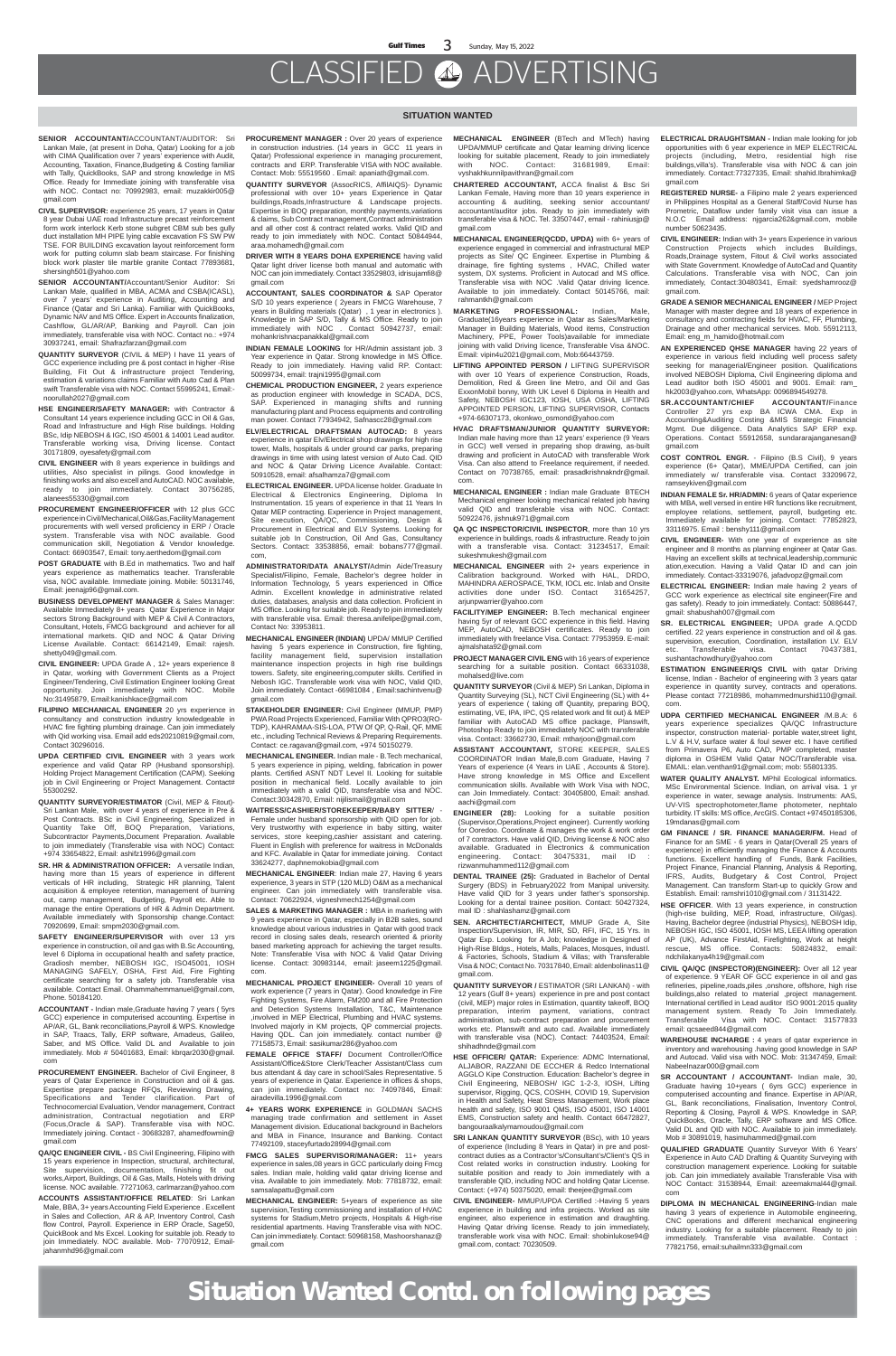#### **SITUATION WANTED**

- **ENGINEER** with 10 years of experience in Project/Site management, Advance Process Control, Instrumentation, DCS/SCADA engineering, Wastewater Treatment Plant Pre-Commissioning, Startup and Operations, Refinery Blending and Movement Applications Testing, Valid QID with NOC, driving license and ready to join immediately. Contact 66471622, haseemraza@gmail.com
- **SENIOR HSE OFFICER /** SUPERVISOR & INSPECTOR: Dedicated HSE professional with 11 years work experience in diverse construction such as high rise building,Civil,Mep,interior decoration & facility Mgt. Bsc Holder, NEBOSH IGC, IOSH managing safety,OSHA 30Hrs, OSHA 132Hrs, ISO 45001,ISO 14001,Basic first aid & Fire warden. Tel 70991656, Email realengineer78@yahoo.com, Ready to join immediately.
- **DRAFTSMAN** looking for a job with 1 years' Experiences in Can handle, High rise building project Thorough knowledge in preparation shop drawing, MEP drawing, detailed Drawing, As-build and Ms excel skills, Available to join Immediately with transferable visa with NOC. Contact: 77142535, Email: musthafa.rikas@gmail.com
- **FEMALE, B.E(COMPUTER SCIENCE)**, having 3 years of experience handling enterprise customers technical queries over email/chat/voice. Expertise working with AWS services such as load balancer, Route 53,VPC. Seeking an opportunity in the field of networking, sound knowledge in the programming language C, Python,MySql. Ready to join immediately. Contact 55285370, numreen2195@gmail.com
- **ARCHITECT DESIGNER** with 3 years experience from Dubai in all kinds of projects. 3d designing, rendering, facade, landscape, interior. Holding Qatar family visa and driving license. Contact:- 30548916, email:-alfazsayed5@gmail. com
- **ARCHITECT** with 6.5 years of experience in Qatar and India. Skills: Architectural design, sketching and drafting, landscape design, interior design, 3D modelling. Software knowledge: AutoCad, Sketchup, Lumion, Vray, Revit, Photoshop, MS office. Visa status: Under husband's sponsorship. Contact: 30759932, Email: muhsina.va1@gmail.com
- **SALES COORDINATOR/ADMIN/**Warehouse Assistant Indian Male, MBA Graduate, Having 8+ Years of experience (4 Years in Oman-FMCG Field) in Sales & Administration,Warehouse. Available with Transferable Visa/ NOC, can Join Immediately. Contact: 33671072, Email: muzafir.ahammed@gmail.com
- **LOOKING FOR JOB OPPORTUNITY** in Admin Assistant,IT support:- I am BE graduate(ISE) having 2 yrs experience. Looking for job opportunities in IT support, IT sales coordinator, Admin Assistant. Ready to join immediately having valid QID with Noc. Contact no-+974-33872999. email ID - suppifernandis@gmail.com.
- **ADMINISTRATOR / BUSINESS ASSOCIATE:** Indian Female, MBA in Finance and HR having more than 2 years of experience. Valid visa with NOC. Ready to join immediately. Contact: 50542208, Email: ranupama06@gmail.com
- **MECHANICAL/REVIT MEP MODELER:** 16 Years GCC Experienced. Preparations of HVAC, Plumbing and FireFighting shop drawings,MEP wall builders work,below rise floor coordination and sleeve,chilled plant room plan and sections, Red Mark, as-built drawings, Calculate the duct size, Grill, diffuser sizing ,Calculate the Chilled water pipe sizing, plumbing pipe size selection, Calculate HVAC Room CFM. Contact 55515391, htbvkd@gmail.com
- **PUBLIC RELATIONS OFFICER** having 9 years of demonstrated experience in the PRO field ( Local & Foreign Companies)proven track record in managing large scale projects to ensure performances within company targets. Imthy.qatar@gmail.com, 70974855.
- **QUANTITY SURVEYOR/ESTIMATOR** (Sri Lankan) 6+ years extensive experience in pre and post contract (Civil & MEP). Especially in Preliminary Estimation, BOQ Preparation, Take off quantities, Tender Evaluation and Analysis, VE, IPA & IPC, Prepare and Evaluating Variations. Hands on experience in MS Office, Autocad & Planswift. Can join immediately with valid QID/NOC. To know more

Call: 77262992, Email: ausloobahamed@gmail.com

- **ACCOUNTANT/AUDITOR:** Sri Lankan male, Bachelor of Business administration (Finance management ) , Member of Institute of Chartered Accountants of Sri Lanka with 6 years of experience both audit & mercantile sector. Available to join immediately. Contact - 30692268, Email- sabaratnam. sivaram@gmail.com
- **CIVIL ENGINEER (STRUCTURAL/FIT-OUT) :** B.Eng in Civil. Technically oriented male, looking for a job with experience of 4+ years in on site execution of rcc works, BBS preparation, finishing, interior and exterior fit-out, electrical, plumbing, building maintenance and repair works in commercial and residential high/medium raised building construction and good knowledge of Autocad & MS tools. Contact: 77405098, Email: rafeeksahamed@gmail.com
- **SAFETY ENGINEER/** SNR HSE Officer with driver licence. 11 years experienced in High rise building structure, road, rail, oil and gas, landscape. Bsc in water Resources and environmental engineering, International Diploma in health safety engineering, Nebosh Igc, ISO 45001,14001, IOSH Managing Safety, OSHA 30,,132 Hours First aid, diploma in computer. Work visa / transferable. Ready to start immediately. Contact 33567436, raphraq@gmail.com
- **QUANTITY SURVEYOR-** Nigerian female having 8 years experience in Civil, road and infrastructure, pre and post contract, interim and subcontract payment, rate buildup and variation order claim. With a good knowledge of AutoCAD and Ms office. Ready to join immediately. Contact number: 30500208, email: dunnosh@gmail.com
- **AUTOCAD DRAFTSMAN (MEP AND CIVIL) :** Sri Lankan Male Total 7.5 years professional experience (3.5 years in Qatar. Able to work in MEP, Architecture, Civil and Fit out. QID and Transferable visa with NOC, joint immediately. Contact Mail : ameersajahan93@gmail.com, contacts: 31445097.
- **SENIOR FAÇADE DESIGN TEAM LEADER:**  Experienced in aluminium curtain wall, cladding, steel structure, ss works & stone cladding. Seeking for better opportunities. (Transferable visa with NOC). Contact -77473486 aloorjohnson@gmail.com, Also willing to work as production manager or senior project engineer.
- **MEP & CIVIL QUANTITY SURVEYOR/** Estimator. Sri Lankan Male with 7 years experience including GCC, additional vast knowledge in Autocad & Primavera P6, Good knowledge in Pre & post contract activities including takeoff, estimation and tendering,sub-contractors payments. Experience in Residential & Commercial Buildings available in Qatar to Join Immediately. Contact : 77348910 ; Email: majeedbaz@ gmail.com
- **HND IN MANAGEMENT** Qualified and positive, enthusiastic and self-motivated person having Over 09 years retail experience in different rolls (05years Luxury brands in Qatar - Qatar Airways). Looking for a Suitable Opportunity. (Store Manager/Assistant Store manager, Sales Supervisor/Sales Executive). Transferable Visa with NOC. READY TO JOIN IMMEDIATELY. Email: shiraf88@gmail.com, Contact: 33979118.
- **QUANTITY SURVEYOR.** Sri Lankan Male Having HND in QS with 08 Years experience (06 years in Qatar) in Pre & Post Contracts. Working with Ashghal & Government Projects with reputed main contractor. Expert in AutoCAD & Excel. Looking for suitable position. Valid QID with NOC. Contact: 66848922, email: siyamqs98@gmail.com
- **MMUP/UPDA CERTIFIED ELECTRICAL ENGINEER** having 9 years of total GCC experience (4 years in Qatar & 4 years in KSA) in Electrical Installation, Inspection, Testing and Maintenance of Residential and Commercial buildings. Looking for suitable position (Electrical Engineer/Inspector), can join immediately having NOC and transferable visa. Contact: +974-66609514, email: engrminhaj66@gmail.com
- **CIVIL ENGINEER/ QAQC INSPECTOR:** Graduate in Btech in Civil Engineering with 4+ years experience in building construction in India. Proficient in QAQC procedures, Site management. Nebosh course completed. Medic first Aid training attended. Proficient in MS-Word and MS- Excel. Transferable Visa with NOC available. Can join immediately. Contact :31124167, Email - shahmuhammed5612@gmail. com
- **MECHANICAL ENGINEER:** Indian male having 4 years of GCC experience ,2 years of experience as hvac engineer,2 years of experience as Cost Estimator in water equipment product. Looking for suitable job. Can join immediately with NOC. Contact - 30820150, Email: shuhaibottapilavullathil@ gmail.com
- **GRADUATED IN MBA** and B.Com looking for an accountant job i have work experience in asst admin and sales executive. Visa status transferable visa with noc. Contact 77940089, rajesh.Mrhm123@gmail.Com
- **ELECTRICAL ENGINEER**  UPDA certified, Indian, 6+ years experience in the MEP construction field (site supervision, installation etc.), Proficient in Autocad and Revit MEP, transferable visa, ready to join immediately. Contact 50853609, bobbinsfrancis@gmail.com
- **CIVIL ENGINEER** having 6 years experience . 4 year GCC experience 2 years Qatar experience also include in theme as Civil / QC inspector. And also having Safety Course Certification Nebosh , IOSH and Fir safety. Contact mehboobturi@gmail.com, Contact Number :- 70384915.
- **SENIOR QUANTITY SURVEYOR:** Degree Qualified ,Over 14 years experience in Apartments, School, Substation, Star Hotel,Water Treatment Plant & Infrastructure projects as a Contractor & Consultant in Qatar and GCC. Experience in Measurement, Payment Variations, Claims , Contract Administrations & Tender. Immediately available-Driving licence & RP with NOC. Contact: 30497437/ zaneem06@ gmail.com
- **AUTOCAD DRAFTSMAN,** Architectural ,Civil & MEP draftsman Sri lankan male with more than 2 years of experience in high-rise building projects having sound knowledge of preparing shop drawings, as built drawings. Well versed with Autocad. Work Visa. Can join immediately. Contact Number: 70544090, Email: wajithofcl@gmail.com
- **QUANTITY SURVEYOR:** BTEC HND,10 years experience in Quantity Surveying (7 Years in Qatar & UAE) Civil building and infrastructure, pre and post contract . Excellent in Subcontractor management , IPA, Variation , BOQ, Take off, Estimation, post contract site work. NOC available, Can Join Immediately. Contact 77137339, suhirloga@gmail.com
- **ELECTRICAL ENGINEER/PROJECT ENGINEER:** UPDA Certified Electrical Engineer having 12 years of experience in Qatar. Kahramaa Permit Holder, Experienced in Kahramaa substation Projects,Technical,Site Execution, Condition monitoring of Electrical Assets,Project Management, Shutdown & Maintenance Contracts looking for suitable
- **JOB SEEKING: ADMIN ASSISTANT/**Logistic Coordinator, Indian Male graduate with more than 10 years relevant experience in multinational companies in GCC. Have good Managerial skill and strong knowledge of Microsoft packages. Ready to join immediately with valid RP and NOC. Contact 33054989, abdul.harshad@yahoo.com
- **PROCUREMENT AND LOGISTIC MANAGER** with over 11 years of Well experienced in international purchases and logistics in departmental store retail and wholesale market in Qatar. Mob/Whatsapp: +97466515561, email:- ravirajfx@ gmail.com
- **QUANTITY SURVEYOR -** Sri Lankan Male having 6+ years experience in Pre & Post contract process working experience with Civil, Interior Fit-outs & infrastructures firm. Holding Transferable Visa with NOC please contact through E-Mail - sirajmohamed1@gmail.com, Mobile: 77174992.
- **HSE OFFICER** with 6 years of Qatar experience in construction, Roads and infrastructure. Certified in NEBOSH IGC, NEBOSH HSW and IOSH (MS). Ready to join Immediately with Valid QID. Contact: 30612687, Email: shaikowais94@gmail.com
- **ENGINEER:** 4.5 year experience in piping with an A grade consultant in Qatar. Specialised in designing, drafting, coordination for oil and gas field. Good knowledge in asme , API, QE standards. Visa status : company visa. Can join immediately. Contact number:50761556, Email id: deepakpn38@gmail.com
- **ENGINEER MALE.** 7 years of experience in Projects coordination and Engineering with an A grade Consultant in Qatar. Specialised in planning, invoicing,designing, coordination for both industrial and infrastructure projects. Good knowledge in Dialup, Autocad, Microsoft Office. VISA status: Company work visa. Can Join Immediately. Contact number: 30085192, Mail : arjuncw@gmail.com
- **COMPETENT SAFETY OFFICER** with a remarkable years of experience and also with good qualifications and driving Licence looking for a company to join. Please update me if their is any available vacancies. Contact 70065202, sicomillon4real@gmail.com
- **HSE OFFICER /LIFTING SUPERVISOR:** With Qatar Driving License. Over 9 years Qatar experience. Projects includes: Road construction, Metro construction, photovoltaic and HV Substation construction. CERTIFICATIONS: LEEA Lifting Supervisor, Nebosh IGC, IOSH MS, OSHA, First Aid, Fire Warden. VISA STATUS: Freelance/Transferable. Contacts: 30569935 / 70077487. E-MAIL : chijindubrantly@gmail.com
- **ELECTRICAL& ELV ENGINEER** (Indian): UPDA certified, visa status-engineer (Transferable), 10 years experience in ELECTRICAL & ELV system installation and design, With knowledge OF PRIMAVERA P6, MSP, PLC, SCADA, CADD & MS OFFICE. Mob: 50012363, 30793544, watsapp:+974-50012363, email- sibinbaskar@gmail.com
- **INDIAN MALE ACCOUNTANT:** 10+Years of Qatar Experience, Strong knowledge of M S Office, Tally ERP 9, finalization of accounts is looking for Accountant Job with transferable Visa, please contact msantosh.bpl@gmail. com, 30733475.
- **HEALTH AND SAFETY OFFICER /** ENGINEER : Graduate of Electrical/ Electronic Engineering having more than 10years of experience including GCC experience in Occupational Health and Safety Environment with Significant expertise working with ISO, ISOH, OSHA & NEBOSH regulations and regulatory compliance. Contact muhammedabdulwahab0@ gmail.com, 50483133.
- **IT SPECIALIST/PROJECT MANAGER** With 12 Yr Experience, NOC Available to Join Immediately. All Documents Attested By Qatar. Certified MCSE,AZ300,AZ500, CCNA, ITIL, PMP, ECSA, CCISO. Contact 33724821, zaqi. khan@gmail.com
- **ELECTRICAL QC INSPECTOR:** with 12 years experience in both consultancy and contracting. Have experts in construction, supervision, testing & Commissioning , ELV system of diverse projects including high rise building, infrastructure, substation, Doha metro, utility control centre, hospital and tunnelling. NOC available, can join immediately

position in Electrical Maintenance or Operation fields. NOC available/Transferable Visa. Contact No: 55631599, Email id: jerinmcet@gmail.com.

- **ACCOUNTANT / ASSISTANT ACCOUNTANT:** Sri Lankan Male, AAT & CA Qualified with 4+ years Experience in accounts and finance. Expert in accounts Payables, Receivables , WPS Salary, Bank Reconciliation,Cash flow control, final accounts etc. Familiar in accounting softwares like QuickBooks,Tally & ERP. Ready for Immediate joining with transferable visa and NOC. Contact no: 77069133, Email: shakinhasoon98@gmail.com
- **AUTOCAD DRAUGHTSMAN CIVIL**/ARCHITECTURAL: Above 16 years experience in Architectural,Civil, GA shop drawings, Asbuilt drawings Etc. Looking for a suitable job. Valid QID, Transferable visa and holding Qatar driving license. Ready to join immediately. Please contact. 50866710, Email. Satheeshpnp@Gmail.Com
- **LOGISTICS/SHIPPING COORDINATOR** with Experience of 1 year in logistic field. MBA graduate in (Logistics and supply chain management). Having good communication and interpersonal skills. Looking for suitable position for immediate requirement. Please contact : 30999243 , 66113368, Email:akashramesh015@gmail.com
- **HSE OFFICER** having more than 7 years of experience with BA, NEBOSH, IOSH, OSHA, DIPLOMA, Basic First Aider, Confined Space Rescuer & Entrant, AGT and Fire Warden trained. Ready to join immediately with NOC. Contact:31420083, Email: gracemon1991@gmail.com
- **UPDA CERTIFIED MECHANICAL** ENGINEER with overall 5 years of experience including 4 years experience with an MNC in Qatar. Well-versed in construction of Mechanical/ HVAC/Firefighting works as an EPC contractor for Desalination Plants, Residential and commercial buildings. Ready to join immediately with a transferable visa & NOC. Contact: 70932442, email: santonyabilash@gmail.com
- **QUANTITY SURVEYOR/**ESTIMATOR (MEP/CIVIL) B.Sc (Hons) – University of Moratuwa (Eligible to get MMUP), Sri Lankan Male with more than 5 Years' experience (Dubai, Sri Lanka) in Commercial and Residential Projects in both Pre and Post Contract Capacities. Immediately available with transferable Visa with NOC. Contact: 55853814, Email: mohamedseyyaf@gmail.com
- **MECHANICAL ENGINEER**: Indian male having 7+ Years Gulf Experience, Worked on MEP Project knowledge in handling HVAC (Duct works & CHW Piping), Plumbing, Drainage and Oil and gas consult. Having qatar driving license. Looking for suitable opportunities in similar or new roles who can provide sponsorship. Contact: +974-30135225 email: vishnumg895@gmail.com.
- **HR /ADMIN / SITE SUPERVISOR :** Indian Male More than 8 Years Experience ,3 years in GCC, With MBA & BCA Well versed in entire function of HR, Admin, Secretarial Experience in Qatar & UAE, Excellent in office Administration, Site Supervision , Employee Welfare and Management. Word and Excel proficient .Transferable Visa with NOC. Contact: 55243698, E-mail: nigilgopidas88@gmail.com
- **QUANTITY SURVEYOR** with over 8yrs professional experience having post contract administration works in the buildings and infrastructure works with skills for payments, sub contract management and claim etc... availability with NOC and join immediately. Mail: amajeedabdul5@gmail. com, mobile No# 30087176.
- **OPERATION MANAGER:** More than 12 years experience in different field FMCG, Online food Delivery & Ecommerce sector. Valid QID, NOC Transferable & Driving Licence. Can join immediately. Contact: 55986424, Email ID: Johninees@ gmail.com
- **CIVIL ENGINEER:** UPDA Certified Indian male with 10 years of experience in that 8 years in Qatar. Having oil & gas experience as well seeking for Suitable opportunity. Working in Engineer Visa, NOC available and ready to join immediate. Good knowledge in all types of Civil Construction, Maintenance, waterproofing works with Qatar driving licence. Contact 30998330, praveenshenavit@gmail.com
- **SALES/BUSINESS DEVELOPMENT** MANAGER. BBA in Marketing and Management. Over 10 years sales and marketing expertise in Qatar in both executive and management positions (over 15 years overall); Excellent communication, presentation and critical thinking skills. Driving license and NOC available. Contact 70989809, abbathahamed@gmail.com
- **MECHANICAL ENGINEER** (SriLankan, Documents certified by Monash University Malaysia and Qatar Embassy). Looking for a suitable position. Experienced in SOLIDWORKS(CSWA Certified), AutoCAD, Revit, Firefighting, HVAC, MEP. Transferable QID available. Contact 50605091, athi43210@gmail.com
- **ARCHITECT / INTERIOR DESIGNER** / draftsman , with three years of experience in residential, commercial and high rise projects . Proficient in spatial planning, 2D & 3D designing & visualisation. Eye to detail for material selection for interior and landscape projects. Resident of qatar with drivers license . Ph:55328137, mail :ar.jasimcm@gmail.com
- **AN HSE PROFESSIONAL** with 13 years of experience in Construction, oil and gas in India and Qatar. GradIOSH member with Bachelor program in Health and Safety, Level 6 Diploma, Nebosh IGC, Train the Trainer, IOSH Managing safely, ISO 45001 lead auditor with Qatar driving licence, looking for a carrier opportunity in Health Safety Environment. Noc available. Contact: pramodvdy@gmail.com, 70434885.
- **QUANTITY SURVEYOR:** Sri Lankan male. Experience: Over 9 years in pre & post contract in Qatar. Degree in BSc in Quantity Surveying. Have RP with NOC. Contact: email: msol.mohi@gmail.com, Call & WhatsApp: +974 31570476.
- **ELECTRICAL ENGINEER** (MMUP-UPDA) or ?QA/QC(MEP) Engineer with 10 years of experience in construction and maintenance in MEP Project along with civil knowledge(INFRA) in high rise building, villas,substation,ho tel,infrastructures ,roads project, KM and Ashghal projects. with ISO 9001 :2015 lead auditor and PMP certified. Immediately available with NOC and Qatar driving license. Contact +974 55320517, Mail: sswaseemahmed@gmail. com, Whatapp no.+919700099902.
- **INDIAN MALE ACCOUNTANT** POST GRADUATE in Master of commerce finance, have 4 year experience in India. Specialized in AP, AR, Reconciliation, Petty cash, WPS reports, Ms Excel and tally proficient in ERP software & have a transferable visa and can join immediately. Contact No : 31122965, Email : sabithpkm@gmail.com
- **ACCOUNTANT/OFFICE ADMIN**  Female Bachelor in Commerce having strong Experience in preparation of invoices related to custom duty charges, aviation charges etc. Reconciling of supplies of accounts and receivables etc. Skills acquired Ms Office, Tally, Zohobooks & Quickbooks

Contact: 30119601/55639133, Ruhiparveen321@gmail.com

- **SENIOR QUANTITY SURVEYOR:** An Ashghal approved Srilankan BSc Quantity Surveyor with more than 18 years experience in Infrastructure, Buildings, Metro & Interior is looking for the suitable position. Currently working in a Consultant (ASHGHAL PROJECT). One month notice. NOC with transfer available. Experience in APMS, CCS, Ms office & AutoCad. Contact Mob: 66497183, e-mail: mianushad@ gmail.com
- **MECHANICAL ENGINEER/**QA\_QC Engineer/Inspector: Qualified in CSWIP 3.1, ASNT Level II in UT, RT, PT, MPT, DPI & RTFI. Having 7 years of GCC Experience in Oil & Gas and Structural construction. \*Working Visa - Ready to Join immediately. Contact Izrailmd@gmail.com, 30565445.
- **SRILANKAN QUANTITY SURVEYOR** (male) BSc (Hons) in Quantity Surveyor (Reading) with 4+ years experience in pre and post contract stages. specialized in quantity takeoff IPA & IPC, BOQ, Variation and sub contract management. Familiar with AutoCAD and MS office packages. Available to join immediately with NOC. Please Contact :-31338573/ E-Mail: sajeeth0108@gmail.com
- **SENIOR ACCOUNTANT /** CHIEF ACCOUNTANT Indian male with 14 years' experience in UAE & Qatar. Expertise in AR, AP, GL, Finalization, MIS Reports, Payroll (WPS), Accounting Reconciliation and Budgeting. Excels at Job Costing and Analysis. Well versed with ERP Tally, MS Office, Quick Book and Oracle. Ready to join immediately with transferable visa. Contact: 50670262, Email: salihahmad2010@gmail.com
- **OPERATIONS / PROJECT MANAGER** (ME Mech), 10 years in Oil & Gas Business Operations, Technical & Project Management (Shutdowns, Const & Maintenance contracts). Experienced in Manpower & Assets Management, Warehouse and Logistics Management, Administration & Procurement Management. Contact: xsachinprakash@ yahoo.com / 5513 8462. Ready to join immediately with visa & NOC.
- **DOCUMENT CONTROLLER,** Admin & clerk: Sri Lanka Male BA (Degree) & 13 years' experience with construction Document controller, Clerk, procurement & Finance (9 years of SL Government & 4 years of Account Clerk) experience in Sri lanka. I Familiar with MS Office. Transferable visa, NOC with QID available. Ready to join immediate PL call : 66320700, Email: siblyhasan1@gmail.com.
- **CIVIL DRAFTSMAN**: with having 05 years gulf experience Excellent knowledge in autocad and civil 3d . ( Road , cadastral ,shop drawing &asbuilt drawing ext... ) have transferable visa with NOC. Join immediately. Contact 30711032, email. samzulassam77@gmail.com
- Contact 77475226, Bengazy.yomi2020@gmail.com
- **ACCOUNTANT:** B.Com, MBA, Tally ERP9 with 5+ years of experience as Senior Accountant (worked as Online IELTS Trainer) with residency permit(under husband sponsorship), can join immediately. Contact: 30772435, Email: anjuleju78@ gmail.com
- **ELECTRICAL ENGINEER** 3+years experience. Knowledge in Electrical design and Autocad. On husband visa. Ready to join immediately. Contact no 30510229, effiethomas@ymail. com
- **SENIOR ELECTRICAL DRAFTSMAN** with overall more than 18 years experience Electrical and ELV services , Drafting, Shop drawing preparation and BOQ for Metro rail, High rise buildings, commercial, residential and infrastructure projects. NOC with transferable visa available. Contact 70927226, durairajraja1983@gmail.com
- **MECHANICAL DRAFTSMAN/**BIM MODELER: 6+ Years Experience. HVAC, Water, Drainage and Firefighting. High rise buildings, commercial, residential and infrastructure projects. NOC with transferable visa available. Contact 55635434, durait92@gmail.com
- **GRADUATE OF BACHELOR OF SCIENCE** in Commerce with Master in Business Administration. With 12 years experience in office administration, particularly in cost analysis, billing and documentations. Family visa. With NOC. Contact 50616296, krinamaeguzman18@gmail.com
- **ELECTRICAL & ELV ENGINEER:** UPDA, driving license, transferable visa, immediate join, B tech(ECE), 10 years (8 years in Qatar) in MV, LV, ELV building services design, site supervision, familiar with Autocad drafting and all local standards including Kahramaa & QCDD. Contact 33219819, kirancheriangeorge@gmail.com
- **QA/QC ELECTRICAL INSPECTOR/ENGINEER** with B.Engr. (Elect/Elect). Total 14 years experience (9 year in Qatar) on Electrical Installation/Construction, Maintenance, Repair on HV, LV, ELV, Testing And Commissioning. Having in-depth knowledge in Consultancy and Contacting field in high rise buildings, Residential, Industrial building, Metro Rail projects & Stadium. Looking for suitable company to join immediately. Transferable working visa / NOC available. Contact 70592518, majestychy2015@gmail.com
- **SENIOR QUANTITY SURVEYOR**: BSc QS, LLB Hons Qualifications, Experienced 10 years in Qatar Civil / MEP Pre and post contract with Contractors and Consultants for infrastructure, Hotel and Tower projects as well as for Subcontractor management, IPA, Variation, Agreement, Estimation Take off, Senior level negotiations ect., Contact 30950612, qsniyas@gmail.com

**Situation Wanted Contd. on following pages**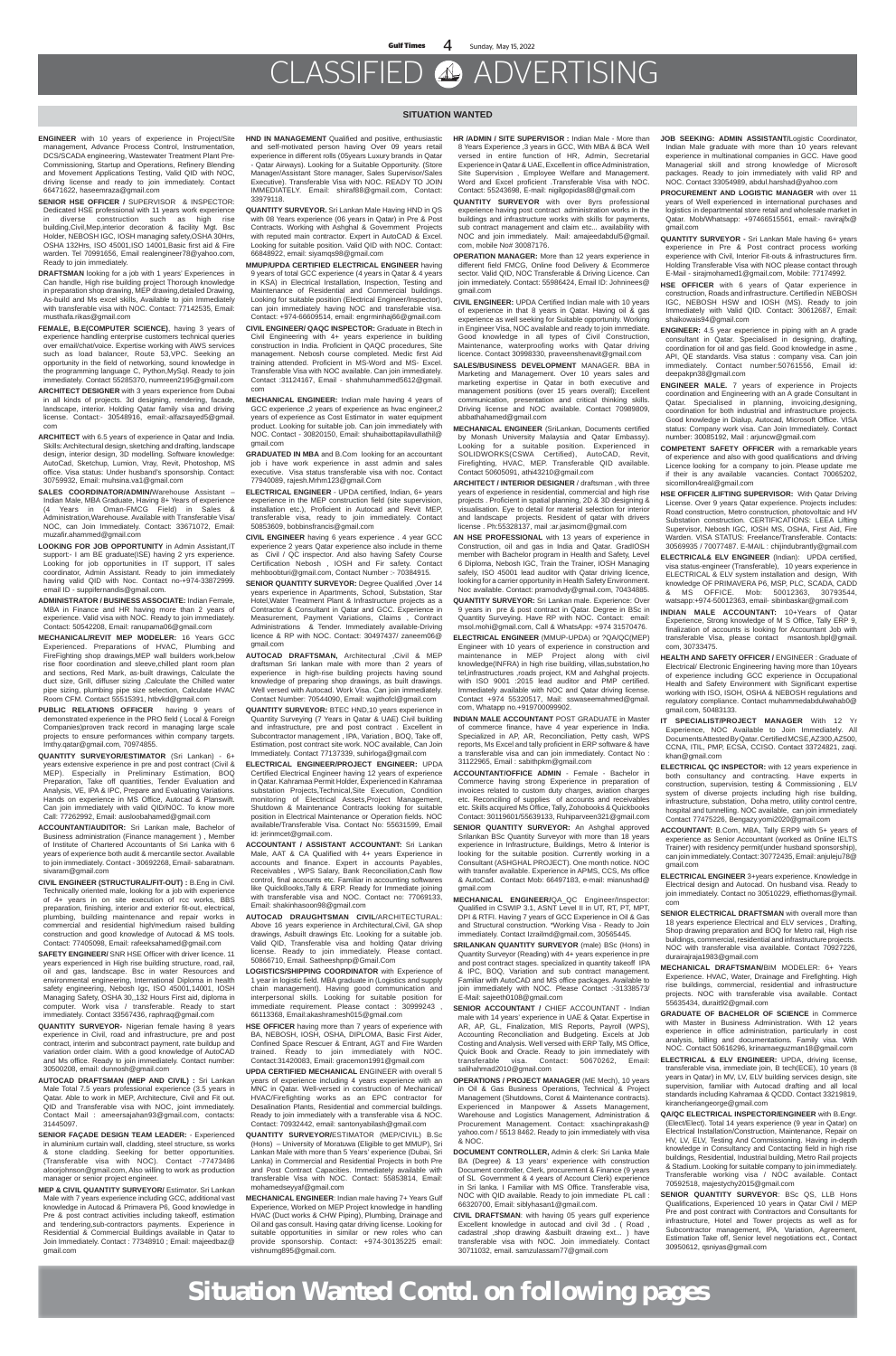- **ADMIN OFFICER/PROCUREMENT ASSISTANT:** Indian (Male) with 17yr. Experience in Consultancy & Construction Companies, knowledge in administration, procurement & excellent interpersonal / computer skills available to join immediately with NOC & Driving license. Mob: 30953477, Email: nizarkareem@hotmail.com
- **ACCOUNTANT/PAYABLE CLERK:** Indian (Male) with 5yrs. Experience in FMCG & RETAIL. Knowledge in Accounting softwares. Excellent interpersonal/ computer skills, available to join immediately with NOC & Driving license. Mob: 70303144, Email: uwaiznazz6635@gmail.com
- **STOREKEEPER / LOGISTICS OFFICER/** Material Coordinator : Indian male having 3 years of experience in Qatar metro project have 3 years of experience in India, With MBA (logistics) know about ERP and Ms office, join immediately with Noc. Mobile: 50599827, Email: mariaseeson@gmail.com
- **CIVIL ENGINEER:** B.Tech in Civil Engineering degree with two years of work experience in building and infrastructure projects. Proficient in AutoCAD, Primavera, MS Excel, and Stand. pro softwares. Immediately available to join with transferable Visa/NOC. E-mail: mohdmahmood81@gmail. com and Ph: 33718492.
- **CIVIL ENGINEER / SITE SUPERVISOR.** Have 11th years GCC & 5th years Indian experience in Civil, Structural & Architectural work with Lusail Palaza Towers. Commercial & Residential buildings projects, Qatar Metro projects, Oil & Gas project. Valid Qatar ID & driving license with NOC transferable visa. Ready to join. Contact No. 30857360, Email id. mahfooz.qc@gmail.com
- **MECHANICAL SUPERVISOR:** Having 10 years experience in Qatar in oil & gas field in Construction & Shutdown projects piping Structural steel fabrication & installation welding hydrotest Pre-Commissioning Also handled plumbing & MEP knowledge of execution & planning. Looking for suitable position ready to join immediately. Nationality :- Indian. Visa :- QID with NOC. Contact No: 74464217. Email:- tabarak.er@gmail.com
- **QUANTITY SURVEYOR** cum Estimator, Draughtsman Ship: Srilankan Male: Having 5+ Years of experience in pre and post contracts for Civil, MEP and Infrastructure works Valid QID, can join immediately. Contact: 70425841, Email: thasneemqs.19325@gmail.com
- **ELECTRICAL DRAUGHTSMAN** Over 18 years of experience in construction industries (15 years experience in Qatar). Additional knowledge in ELV Drawings, Plumbing & Drainage and Drawing Coordination Transferable Visa & NOC available Contact 77576761, email: pldeepak23@gmail.com
- **STRUCTURAL ENGINEER /** Quantity Surveyor : Indian Male, 31 Years, M.Tech Structural, B.Tech Civil. 4 Year Pretender QS experience. Entry level Structural Engineer Job role. Pre & Post QS knowledge. MS Office, AutoCAD, Planswift (QS). Transferable Visa. Contact +974 50715260, aouseph91@ gmail.com
- **SENIOR MECHANICAL ENGINEER** 10 years experience in MEP construction all types of buildings looking for job. UPDA, QCDD certified NOC available driving license available. Mobile number : 33506468, Email mohamed. Nagati89@gmail.Com
- **ADMINISTRATION/ OPERATIONS/** HR Officer. Indian male, MBA- HR & Operations Management. 10 years Qatar experience in Administration, HR, Operations and Office Management and good Indian background. Transferable Resident Work Visa with NOC. Qatar driving license holder. Available for immediate joining. Contract Mob. 55358593, email: jensdoha18@gmail.com
- **IT SUPPORT:** A Srilankan having experience in Hardware & Software troubleshooting , Windows. Can work at any IT related jobs. Email: zeesaheer99@gmail.com / Contact: +97477183962.
- **HSE MANAGER/ENGINEER** with over 18 years of working experiences in Infrastructure project, Buildings, Oil & Gas and Facility management in (PMSC, Supervision Consultant & Contractors). The following are highlights of my qualifications (CMIOSH, CSP, IDipOSH, NEBOSH (IGC,

**SENIOR ACCOUNTANT**, MBA-Finance, Indian Male, 12 plus years of experience in Accounts and Finance (2 plus years in Qatar). Independently handle all accounting up to finalization. Work exposure in AP, AR, GL, WPS Payroll, MIS reporting and Month end activities. Working experience in Tally, SAP and JDE. Qatar driving license,Transferable RP with NOC. Looking for suitable jobs. Contact: 66887566, email: vknair85@gmail.com.

FSC, PSM), OSHA-30Hrs, IOSH-MS, ISO 45001, and Degree holder). Having Qatar Driving License & NOC available. Contact 30096117, hsework123@gmail.com

**ELECTRICAL & ELECTRONICS ENGINEER** MMUP/UPDA Certified, Having 11 years of Experience including 7 years of GCC, in the field of SITE, MAINTENANCE/ FACILITIES, OIL&GAS, and POWER, Sectors respectively. Do have Qatar Driving licence, can join immediately with NOC. Mail: shahid.muhammed@yahoo.com, Mob:-+97474407441.

**MECHANICAL ENGINEER** having 3+ year MEP experience in the field of construction. Good knowledge in HVAC, Firefighting & plumbing works, looking for a job suitable position. Valid QID with NOC. Ready to join immediately. Contact: 30490165, Email: mdtariqaziz350@gmail.com

**CIVIL SITE ENGINEER:** srilankan Male. Civil engineering having 5+ years experience (including GCC) in Pre & post contract in high rise building (civil ,MEP and interior) infrastructure project. Available to join immediately with NOC. Contact: 50612249, Email: mohemedsajith41@gmail. com

**PROJECT MANAGER /** client representative / civil / consultant supervision / more than 30 years experience / MMUP Expert / Egypt. Contact: 55145584, email: negily1@gmail.com

**ARCHITECTURE / INTERIOR DRAUGHTSMAN.** Have more than ten years experience in G. C. C. Last 9 years working in different type of companies in Qatar. My visa status is free visa. Waiting for good response from good companies. Contact Mob. 50275095 & my Whatsapp. 59168242. E-mail id udeeshthayyilunnikrishnan8@gmail.com.

**SRILANKAN MALE QUANTITY SURVEYOR** more then 10 years experience civil,infrastructure and fit out , major role quantity take off, cost valuation, estimation, Boq preparation,payment preparation sub contractors and all author cost related work .any time available to joint, transferable visa with NOC. Mob-77256155, piragasth@ gmail.com

**LAWYER, LOOKING FOR JOB** in company or individual. PhD in International commercial arbitration, with experience in Governmental authorities and property management. Contact: 70666901, alshrihani@yahoo.com

- **CIVIL ENGINEER/QS:** Indian male with 7 years of experience Preparation of estimates and BOQs, pre and post contract documentation,Variations and interim bills,technical drawings. Expert in CAD, MSP, sketch up,& MS office. Mob: 50639536, anuranjanu@gmail.com
- **INDIAN ELECTRICAL &** Instrumentation Engineer with 30 year experience in major Oil Gas and MEP Projects - 15 Years in Qatar looking for challenging Opportunities in Construction, Projects, QA-QC, Testing and Commissioning, Contracts. Transferable Visa. Available for immediate start. Contact 74489142, goshalagopal@gmail.com
- **CHARTERED ACCOUNTANT**(Sri Lanka): Qualified chartered accountant (ACA) / MAAT / ICAEW(UK- Chartered Accountant - Finalist)/MBA(UK-Reading)with 8 years of experience in auditing, accounting(budgeting, corporate finance and preparation of financial statement). Immediately available to join with transferable visa with NOC. Contact 74430104, arshad50c@gmail.com
- **ASSISTANT ACCOUNTANT /** Computer Operator: 6.5 Years of experience in accounting field .Can handle up to finalization. Experience in accounts monthly closing, internal audit, receivable, payables, petty cash, bank reconciliations, inventory. Software skill QB, ERP, Tally. Transferable visa with NOC. Ready to join. Immediately. Contact: 74707948, email:rashid3667@gmail.com
- **CIVIL ENGINEER** with more than 7 years (3years GCC) experience in construction field. Done B.Tech degree in Civil Engineering. Having deep knowledge and experience to carry out all site works. Proficient in Autocad, Quantity Survey, MS Office and Drawing analytical skill. Seeking for suitable position ready to join immediately with transferable visa. Contact : 55792087, Email: ramjith.tkr@gmail.com
- **A FILIPINO MECHANICAL ENGINEER** looking for job, holding NOC and Grade A UPDA with 20plus years of work experience in both design and supervision of Mechanical works such as HVAC, plumbing, fire fighting, etc. Contact: 33299725, email: abtamano@gmail.com
- **QUANTITY SURVEYOR/**ESTIMATOR OR PROCUREMENT. Sri lankan male 33, having 11 years experience (9 years in Doha) in relevant field (Pre and post contract). Completed higher national diploma in Quantity Surveying (Edexcel, UK) and national certificate in engineering draftsman (CMB) Excellent knowledge in AutoCAD, MS Office pack, Primavera and MS Project. Transferable visa with NOC. Contact bishrymhd@gmail.com, 50407081.
- **CIVIL ENGINEER** with 10 years of experience currently looking for a job. I do have also experience in FIT OUT work. Please contact me in my mobile number +974 -33553765 and my mail is arvinreblora.ar2@gmail.com
- **PROCUREMENT OFFICER -** Having 02 years of experience in facility management. Having bachelor s degree. Familiar with SAP & specialised in Ms Excel. Fluent in English. Ready to join immediately with transferable visa and NOC. Contact - 70129485, Email - mahadikarfatkhan@gmail.com
- **CIVIL SITE ENGINEER OR SUPERVISOR:** Sri lankan Having 8 Years experiences in GCC. Civil infrastructure, Oil and gas (Raslaffan) projects and building constructions in Qatar. Looking for suitable job. Can join immediately. Available Transferable Visa with NOC and Valid Driving license. Contact: 31578613, Email: jmihraj@gmail.com
- **QUANTITY SURVEYOR** (CIVIL & MEP) Sri Lankan with QID & NOC -Having 05 years Experience Including 01 year in QATAR as QS with Buildings,Roads & infrastructure. Excellent knowledge in Pre and Post contract, claim, change order, estimation, payment certificate, procurement, familiar with AutoCad, MS-Office. Bsc QS (Reading) Advanced Diploma in Qs, Diploma in AutoCad, Diploma in Civil Engineering. Can join immediately, QID with NOC. Contact:77409635, Email: hasanmanazeer95h@gmail.com
- **ARCHITECTURAL DRAFTSMAN:** Filipino, male, 14 yrs working experience. 7 yrs in Qatar. Knowledgeable in Autocad, Sketchup, Photoshop, Words and Excel. Willing to work full time and part time. Transferable visa with NOC. Can join anytime. Contact 31677793, 1974dotcom@gmail.com **LOGISTICS/IT& INVENTORY OFFICER:** Indian Male-(Bsc-
- 
- **CIVIL/STRUCTURAL ENGINEER:** MMUP Grade B. Working Experience: 13 years plus Months (10 Years GCC). MSc - Civil and Structural Engineering from a United Kingdom University. Skilled in Site Supervision, Structural Analysis and Designs. Ability to use several design softwares and a team player with coordination skills. Contact: 50957933, email: muridiniasse@gmail.com
- **BSC MALE NURSE:** 13 year experience in emergency and ICU. (India, Kuwait, Qatar). Eligible for QCHP license. Looking for industry, clinic, hospital. Transferable visa. PH: 30857266, Mail: sajisoman1226@gmail.com
- **MECHANICAL ENGINEER** QCDD+UPDA Certified, 9+ Years Experience in various mechanical fields (Fire Protection, MEP etc.) Experience in Stadium, Metro, KahraaMaa, QP, HMC etc. Transferable Visa (NOC available), Qatar Driving License. Mob: 70308588, Email:arsnsk100@gmail.com
- **BMS/ELV MAINTENANCE ENGINEER:** 8 years of experience in maintenance, villas, commercial buildings and hotels. Experience in Legrand, Schneider, Hager, Vantage. Contact 66654942, Salihkv495@gmail.com
- **HSE ENGINEER:** With bachelor in engineering and having 10 years experience in Infrastructure, MEP, High rise building, Micro tunneling and Maintenance and also reviewing Risk Assessment. Certifications: IGC 1-3, IOSH, OSHA, Diploma in HSE, Fire Warding, FIRST AID, Work at height environmental principle, Offshore/onshore HSE. Etc HAVING QATAR DRIVING LICENSE. looking for immediate placement with a reputable company. Noc/transfer available. Contact 770278221, ionyedikachibenneth@yahoo.com
- **CASHIER/ASSISTANT ACCOUNTANT/**Supervisor Indian male B.Com having 10 yrs experience (7yrs as Cashier in Economic Exchange UAE) having strong knowledge in foreign currency exchange,MS office and excellent communications skills, available work visa with NOC; Can join immediately. Contact 31122619, muralipadmanabhan1@ gmail.com
- **QUANTITY SURVEYOR CIVIL &** MEP Srilankan Male 04 Years Experiences in Commercial and Residential Projects for Consultant and Contractor in Both Pre & Post Contract. Expert in take-off, Monthly IPA, BOQ, Claims and all Commercial duties. Transferable Visa with NOC Ready to Join Immediately. Contact 50654287, mferowz@gmail.com
- **SALES EXECUTIVE/ADMINISTRATION WORK**/procurement officer/messenger. Sri Lankan male, valid Qatar driving licence holder, 8 years experience in hotel field, Performance management, Data entry, MS office. Transferable work visa with NOC. Can join immediately. Please contact 50923504, rajasekar1231@gmail.com
- **QA/QC ENGINEER (BS.CIVIL ENGINEER):** Filipino/ Male. Transferable Visa has UPDA Certified having 20 Years Experience in Site Inspection, Site Supervision and Documentation of Architecture and Civil Works here in Doha Qatar with Qatar Driving License. Well oriented the works. Looking Job. Contact 33006442, haroldaverilla@yahoo.com
- **EXPERIENCED AUTOMOBILE TECHNICIAN** with valid QID, looking for job. Exp in customer service, service & troubleshooting parts sales, road assistance service, warranty claiming and job entry in system. Flexible and ready to join immediately. Contact 30511325, prajikarat@ gmail.com
- **QA/QC CIVIL ENGINEER** (UPDA Certified) Have gain 07+ yrs Qatar experience in the field (infrastructure, Residential, Commercial buildings & airport Projects with Structure & Architecture, Finishes works) Looking for suitable positions that match with my profile, Valid QID & License. Contact: 77580698, email: mohdshajee116@gmail.com
- **SRILANKAN FEMALE:** B.ICT (honors) degree holder, seeking web designer/Database administrator/IT support/ teaching/ any other IT related jobs. experience in Wordpress, Dreamweaver, Xampp Server, Netbeans, Arduino, Android Studio, Ms Officer. Having good knowledge in HTML, CSS, PHP, Java, My SQL, Reside in Qatar. Contact: 66928508, email: mbnuska@gmail.com
- **BCOM GRADUATE** with 4 years of Oatar experience looking

IT),14+ years of experience in retail sector in Qatar, Experience in Logistics & Supply Chain,Stock & Inventory Management,IT support etc. Available to join Immediately with Transferable Visa & NOC. Contact:- iijucgeorge@ hotmail.com, or 66738397.

**SALESMAN CUM CASHIER -** Sri Lankan professional with more than 3 years of experience looking for a suitable opportunity in sales cashier store keeper field. Available with transferable visa and NOC can join immediately. Contact - 33653419, Email: afkarmohamed140@gmail.com

**SENIOR LOGISTICS OFFICER/ MANAGER:** MSc (UK), MBA with 9 years of experiences (GCC) in logistics operations, supply chain management, transportation. NOC Available & Ready to join immediately. Please contact-Mobile :77366799, Email: akarsh13@gmail.com.

**PROCUREMENT OFFICER** SRI LANKAN MALE 28: 7+ Years Experienced in Civil/MEP Construction & Facility Management Companies in Qatar with strong negotiation skill. Handling operations in Procurement/Purchasing, Data Entry, Inventory Control, Store Management & Document Control. Proficient in MS Office & SAP/Tally/Focus ERP. Having valid Qatar DL & Transferable Visa with NOC. Can join immediately. Contact: 74403088, Email: mohamedroshan91@gmail.com

**ADMINISTRATOR & MANDOOP** have 8 years experience in Qatar have NOC and driving license in Qatar can join immediately. Contact 70326686, mostafasalem017@gmail. com

**SAFETY OFFICER/CIVIL ENGINEER:** Graduate in B-Tech In Civil Engineering and NEBOSH IGC (1,2,3) certification. 2.5 year experience in oil and gas field as a SAFETY OFFICER in India. 1 year experience in building construction in India. Proficient in QA/QC procedures, Site management. Transferable Visa with NOC available. Can join immediately. Contact: 77955401, Email - meazhar94@gmail.com

**MBA/MARKETING:** Indian female graduated in mba marketing with two years of experience. Looking for suitable opportunity to join immediately. Contact : +974-55798627, Email : krishnapriya0005s@gmail.com

**IT SYSTEM OR NETWORK ADMINISTRATOR** / (Male-Indian) - Above 5 Years Of GCC experience and currently working and residence in Qatar. Three year diploma in Computer Engg& Graduated in Computer science. CCNP, CCNA, M-Azure Admin(AZ-104),M365(ms-500), MCP certified. Hands-on experience Microsoft Server (Azure, ADDS, DNS, Hyper-V, Exchange & office365, Backup, Firewall.) Join immediately. Contact:77153242, Email: deepupdaniel4A@gmail.com

- **LOOKING FOR A JOB** related to health and safety, completed Be mechanical engineering and cleared Nebosh IGC in Green World Group UAE. Contact 70622464, moorthy. thirumoorthy087@gmail.com
- **PROCUREMENT & LOGISTICS ENGINEER/**Procurement Manager - MEP Contracting, Construction, Switchgear & FM Companies. Have 13+ years of Experiences in GCC countries with expertise in relevant field of Procurement, Purchasing, Logistics, Price Negotiation, Sourcing, Vendor Management, Budgeting, Inventory Management, Subcontracts with BS Electrical Engineer+MBA & also have Qatar DL. Ready to join immediately with NOC. Please Contact: 70665337 & E-mail: mohdnayeem1981@gmail. com
- **MECHANICAL ENGINEER LEED GREEN ASSOCIATE** with over 15 years experience in HVAC Systems knowledge in Firefighting, Plumbing and Drainage worked on stadiums, hospital and university projects looking for suitable position with transferable visa and NOC contact 50375826, mail: mujeeb\_ma@yahoo.com
- **HVAC/MECHANICAL ENGINEER** with 3 plus experience as an HVAC Project Engineer with well-versed proficiency in AutoCAD Designing, BOQ Est, Procurement, Sales. Transferable visa with NOC available. Good communication skill, Project Management, CRM, Marketing & Product Knowledge. Contact: 77879251, Email: abdulrashid994@ gmail.com
- **ELECTRICAL ENGINEER(MME/UPDA):** Have 6+ years of experience in both MEP & Operation and maintenance. Working in PWA ASHGHAL pumping station. Worked in qatar metro project in MEP & ELV systems, knowledge in LV & HV System lighting system MCC panel terminations. Automation and SCADA system. Lan switches and generator load test done 3.3kV 2.5MW. Immediately joining with valid QID on 1st of june 2022. Contact 77730529, syaseen192@ gmail.com
- **(UPDA GRADE A) SR.MECHANICAL ENG.** /MEP Coordinator / PM (MEP)/ Indian male with more than 20 years of Qatar experience in MEP projects execution, Design, coordination, tendering, and procurement. With NOC & available for Short-term as well. Can join immediately.+974 30026686, ga.sheikh73@gmail.com
- **DRIVER..LOOKING FOR DRIVER VACANCY.** Have valid transferable visa with NOC and light license both manual and automatic. Ready to join immediately. Languages known English, Hindi, Malayalam, Tamil. Contact 30511463, benju02@gmail.com
- **CHARTERED. ACCOUNTANT** with more than 15 yearss of experience in all aspect of finance including SAP/Oracle implementation. Contact Mob 55623860, Email uss313@ gmail.com
- **EXPERIENCED OPERATIONS MANAGER /** PROJECT MANAGER(PMP) - Indian Male - 20+ years experience Good Management, Analytical, Finance, Strategical and Leadership skills. Bachelor In Law, Bachelor In Science, PMP. Management experience in medium and big sized organizations particularly in Healthcare|Construction | Legal Fields. Fast learner and adaptable to all industry. With QID & NOC available for immediate joining. Contact 31679455, advnoorudeenks@gmail.com
- **HR & ADMIN MANAGER:** MBA Qualifications with 15 years total Gulf Experience & 7 years in Qatar as Group HR & Admin Manager. Well experienced in Qatar Labour Law, Development of HR Policies, Recruitment, Budgeting, Organizational Development, Training & Development, C&B, KPI, ERP etc. Ready to join immediately. Contact: 77001135, Email: muhammad.nouman786@gmail.com
- **ELECTRICAL/FIRE ALARM ENGINEER,** UPDA Grade A, PMP & QCD Certified, with Drivers License, Filipino, 20 years experience (9 Qatar, 4 UAE, 2 KSA & 5 in Phil s) Excellence in Construction Management, Engineering, Quantity Surveying, Supervision, Installation & Inspection of LV, ELV & St. Lighting, can join immediately with NOC. Call 33037295, Email: walcher813@gmail.com
- **WORKSHOP/ PRODUCTION MANAGER:** An Indian having

more than 17 years of experience including GCC (Qatar +Saudi Arabia) working as a Production / Factory Manager in the Production Process Manufacturing Steel Sectors/ chemicals & building materials. Excellent communication skills, multi-talent ERP activities and leadership abilities. Having NOC, transferable visa, Qatar driving licence and ready to join immediately. Contact: E-mail: abu.jcc2017@ gmail.com, Mobile: 50630324.

**WAREHOUSE MANAGER /** In - charge Indian, Male, Graduate, Having 22 years (16 years in Qatar) of experience in Warehouse Operations ,Inventory control, Supply chain, Logistics etc. ERP, Oracle system, Tally, MS Office, Excel etc. Looking for a suitable job with transferable Visa with NOC. Ready to join immediately, Please contact. +97455597628 email. pdileepnarayanan@yahoo.com

**B-TECH MECHANICAL ENGINEER** (Specialist in HVAC) Electomechical (MEP) 2year Experience in India worked on MEP Projects, Looking for Suitable Job. Join immediately with Transferable Visa Contact Number 77692301, email Mohammedimran1669@gmail.com

**HR & ADMINISTRATION MANAGER** - Indian, More than 12 years of Qatar experience in Administration, HR, Recruitment, Public Relation, Designing policies, Payroll, Employee relation, Staff welfare, Qatar Labor Laws, General Administration. Can join immediately with Transferable Visa. Contact: 33265004, mukeshgnath@gmail.com

**FINANCE MANAGER:** Qualified Indian Chartered Accountant with 8-years experience in Auditing, Management reporting and in ERP & Dhareeba (tax authority) system, currently working as Group Finance manager in a reputed organization in Qatar. Transferable visa with NOC. Please contact: Mob. 74732555; Email: frederickcr.online@gmail.com

**MMUP GRADE A - SENIOR STRUCTURAL ENGINEER** 29 years experience design to as built in high rise building and infrastructure for consultant and contracting companies. 13 yrs Qatar, 1yrs KSA, STAAD, FOUNDATION, ETABS, SAFE, SAP2000 and International Codes. Can join immediately, Transferable Resident visa. Have Qatar driving license. Contact mob: 77204656, email: anwarkirmani@gmail.com

**MECHANICAL QA/QC ENGINEER/** WELDING INSPECTOR, Filipino with total 17 years experience in quality field, 9 years experience in Qatar in an Oil and Gas Industry. With valid CSWIP3.1 welding certificate and ISO internal auditor certificate. UPDA certified engineer with valid QID which is transferable with NOC and driving license and can join immediately. Mobile No. 30758773, email ariel1427@gmail. com

for a job. Have valid visa with NOC. Knowledge in ERP softwares and MS office packages. Ready to join immediately. Contact 50648253, ajiththerambath13@gmail.com

**AUTOCAD DRAFTSMAN** with 8trs GCC Experience. Architectural, Infrastructural Draftsman. Transferable visa with NOC. Contact 77154912, kkaneef@gmail.com

**HR RECRUITER CUM PAYROLL OFFICER** holding Masters Degree from UK and Bachelors Degree in Electrical Engineering , currently working in Qatar having more than 4 years work experience in Qatar & UK looking for suitable position. On husband visa and has Qatar Driving License. Email: lidiyaalex@yahoo.com, Mob: 30476003.

**ELECTRICAL ENGINEER** (B.Tech, M.Tech) Indian Femalewith 2 yeas experience looking for suitable placement. Contact:66818255, tinduthomasofficial@gmail.com

**CHIEF ACCOUNTANT/ACCOUNTS** and ADM Manager/ Finance Manager with M. Com and MBA finance 21 years experiences in construction, manufacturing and trading.Well versed with MS office, ERP and many accounting packages. Wide knowledge in all areas of finance and Accounts. RP Transferable and Qatari driving license. Please contact. 30743743, email: ambujam.7122@yahoo.com

**FINANCE MANAGER / CHIEF ACCOUNTANT** Indian Male B-Com graduated, CMA (pursuing ) having 14+ years of experience in Managing E-commerce Finance & Accounts, Finalization of Books, Budgeting, Forecasting, Strong accounting skills & having a sound background in Oracle EBS, Quick Books, Microsoft tools. Transferable Visa with NOC available. Email-anurenjecs@gmail.com, Mob-+974 55672255.

**FMCG SALES 17 YEARS FMCG SALES** experience in Qatar Indian male seeking position as key accounts manager , sales manager , sales supervisor, can handle MT, TT & Horeca. Have sponsorship change. Mob 55268190, Email. Josechavara@yahoo.com

**CONSTRUCTION MANAGER** (Infrastructure Road & Utilities) 21 years of experience in the field of engineering, Projects: Open Cut and Ashghal Projects, Affordable housing development, Labour Accommodation, Industrial project, High Rise Bldgs, Commercial & Residential Bldgs, Airport project, Underground Metro Rail Project, Medical and education city. Noc / Release available from the current Employer. Contact 55365981, fazal.engr1@gmail.com

**A SEASONED SAFETY PROFESSIONAL** with over 13 years experience in construction, roads, high rise buildings and oil and gas offshore. Holding Bsc degree, Nebosh IGC, ISO 45000, IOSH, OSHA, first aid . Seeking for job. Contact 50166079, adebayolateef@gmail.com

#### **SITUATION WANTED**

**Situation Wanted Contd. on following pages**